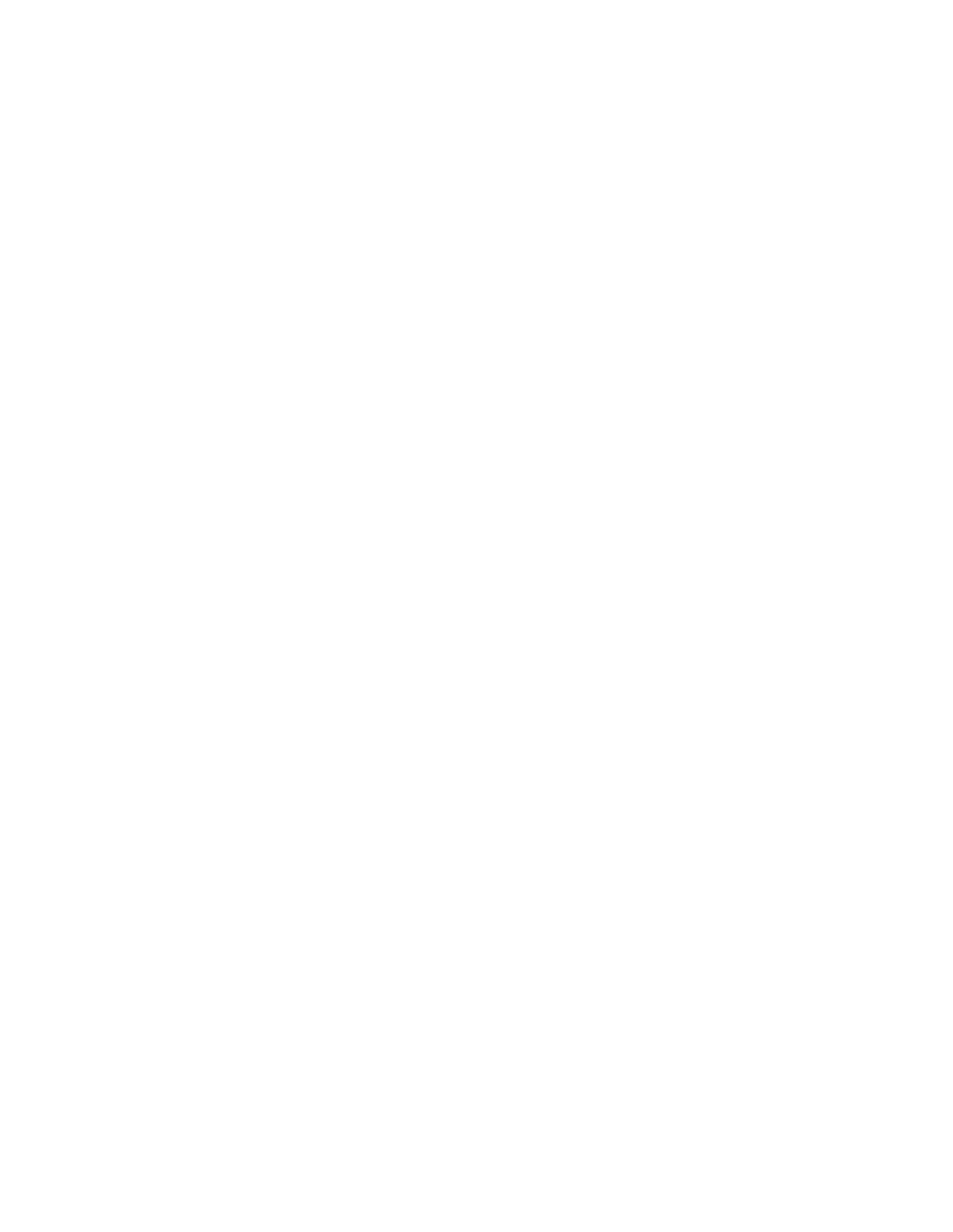# **CERTIFICATE OF COVERAGE**

Unum Life Insurance Company of America (referred to as Unum) welcomes you as a client.

This is your certificate of coverage as long as you are eligible for coverage and you become insured. You will want to read it carefully and keep it in a safe place.

Unum has written your certificate of coverage in plain English. However, a few terms and provisions are written as required by insurance law. If you have any questions about any of the terms and provisions, please consult Unum's claims paying office. Unum will assist you in any way to help you understand your benefits.

If the terms and provisions of the certificate of coverage (issued to you) are different from the policy (issued to the policyholder), the policy will govern. Your coverage may be cancelled or changed in whole or in part under the terms and provisions of the policy.

The policy is delivered in and is governed by the laws of the governing jurisdiction.

#### **If this plan is subject to the Employee Retirement Income Security Act of 1974 (ERISA), the following provisions apply:**

Benefits under this plan will be paid only if Unum as the claims administrator (or its designee) decides in its discretion that you are entitled to them. Unum also has discretion to determine eligibility for benefits and to interpret the terms and conditions of the benefit plan. This reservation of discretion by Unum does not prohibit or prevent you from seeking judicial review in federal or state court of Unum's claims determinations.

The reservation of discretion made under this provision will impact the standard of review the court will apply when you seek judicial review of Unum's determination of your entitlement to benefits, the payment of benefits, or interpretation of terms and conditions applicable to the benefit plan.

Unum is an insurance company that provides insurance to this benefit plan and the court will determine the level of review it will accord Unum's determinations.

For purposes of effective dates and ending dates under the group policy, all days begin at 12:01 a.m. and end at 12:00 midnight at the Policyholder's address.

> Unum Life Insurance Company of America 2211 Congress Street Portland, Maine 04122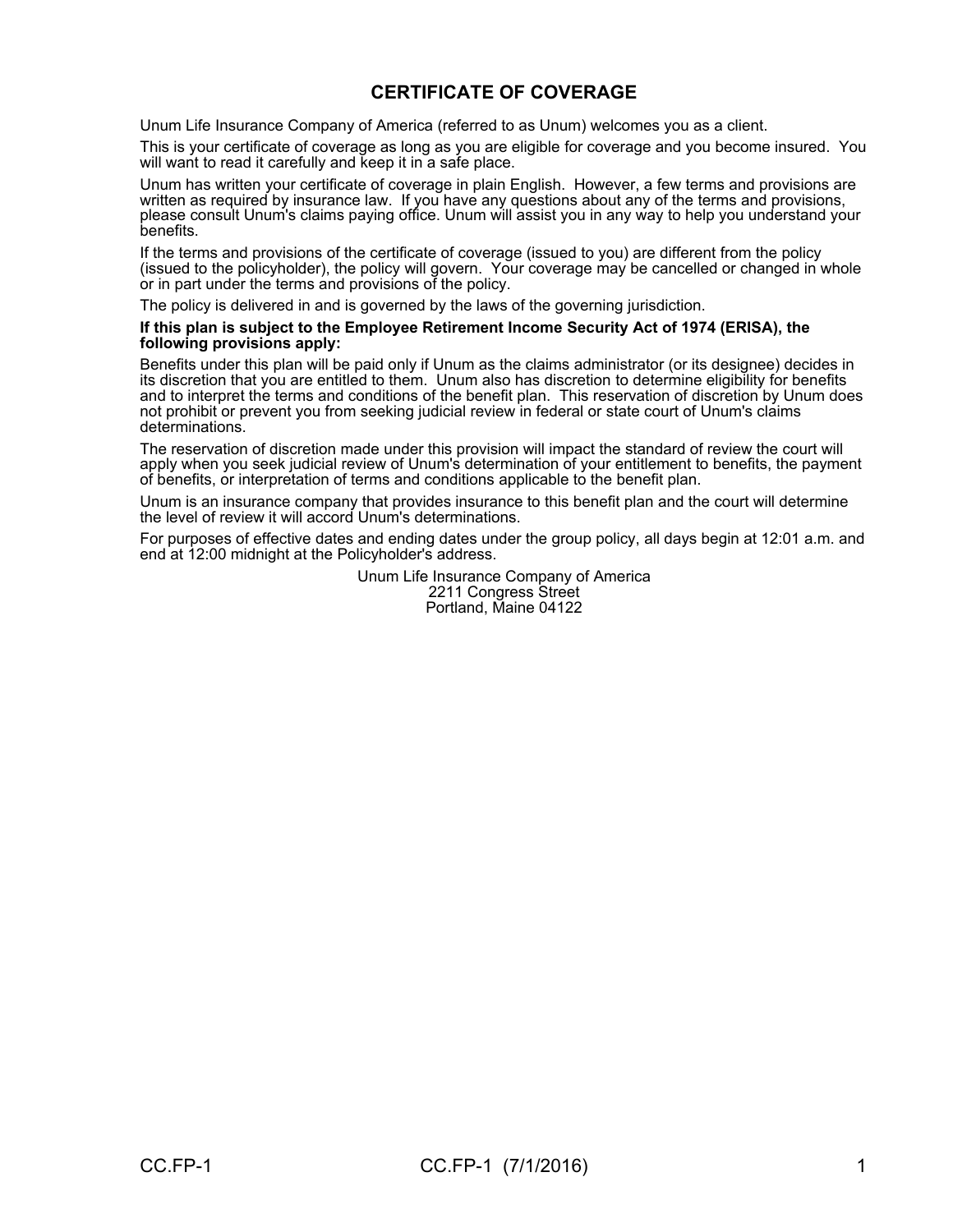# **TABLE OF CONTENTS**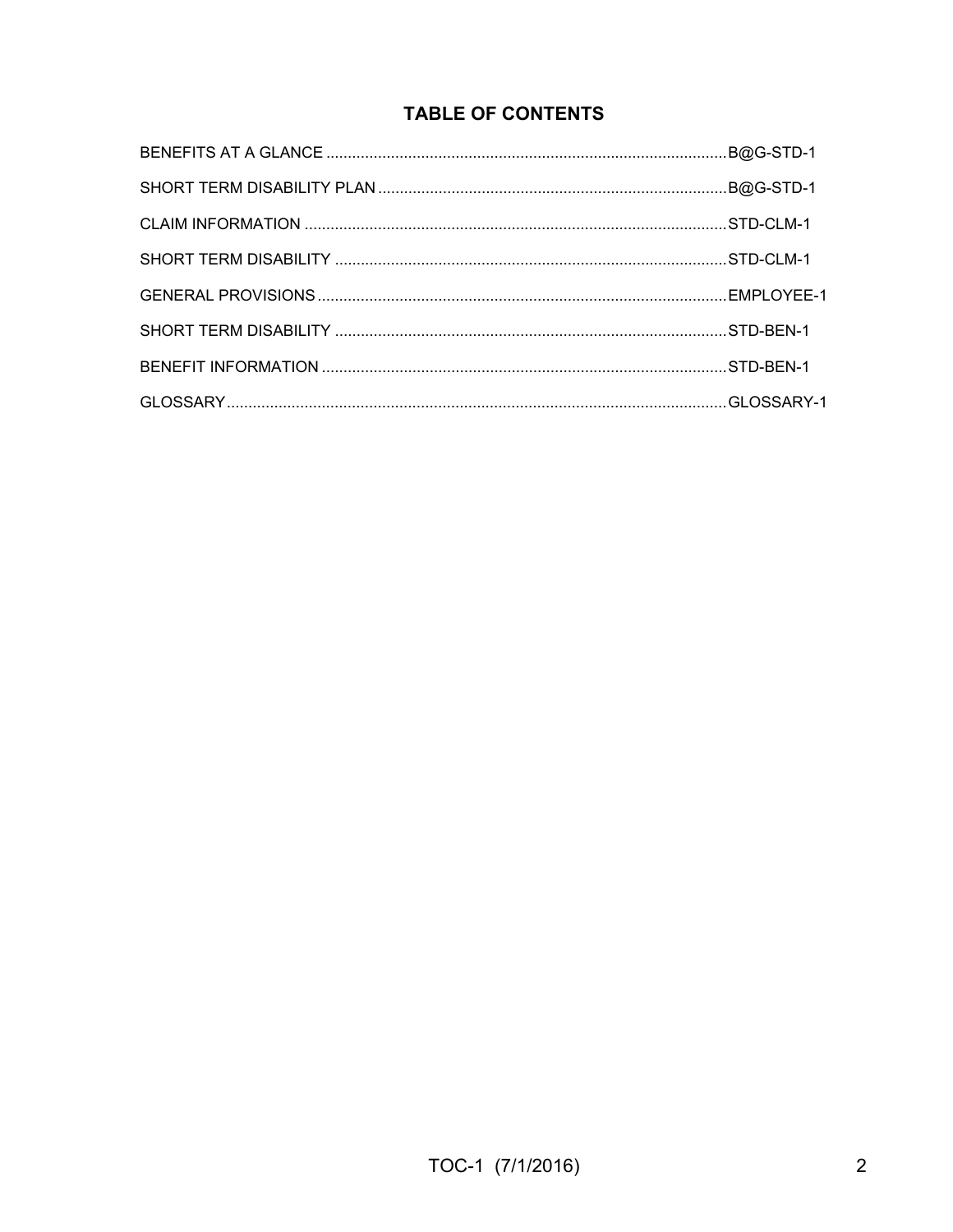# **BENEFITS AT A GLANCE**

#### **SHORT TERM DISABILITY PLAN**

This short term disability plan provides financial protection for you by paying a portion of your income while you are disabled. The amount you receive is based on the amount you earned before your disability began.

**EMPLOYER'S ORIGINAL PLAN November 1, 1999** 

**POLICY NUMBER:** 537234 012

**PLAN YEAR:** January 1, 2014 to January 1, 2015 and each following January 1 to January 1

#### **ELIGIBLE GROUP(S):**

Class I: All educators in active employment

Class II: All classified employees in active employment

Class III: Administrative staff, Davis School District Board Members and Davis Education Administration staff in active employment

Class IV: All employees, in active employment, who have elected the 33%, 50% or 66% benefit plan through the prior carrier and who have been allowed to continue participating at these benefit percentages as of November 1, 1999 (NOTE: All other UNUM contract policies and provisions apply)

#### **MINIMUM HOURS REQUIREMENT:**

An employee who has an employment start date June 30, 2004, or earlier, and is insurance eligible on or prior to June 30, 2004, will retain insurance eligibility if the employee works in a position or positions that is:

a) approved for 4 or more hours per day for at least 170 days each calendar year; or b) approved for 4 or more hours per day and approved for a total of at least 712 hours each calendar year. This is applicable regardless of fluctuation in hours unless the authorized hours for the position fall below 4.

An employee who has an employment start date July 1, 2004 or later, is insurance eligible if the employee works in a position or positions that is:

a) approved for 6 or more hours per day and is approved for at least 170 days each calendar year; or

b) approved for 6 or more hours per day for a total of at least 1020 hours each calendar year.

An employee with an employment start date June 30, 2004 or earlier, but not eligible for insurance July 1, 2004, working in a position or positions that is:

a) approved for 6 or more hours per day and is approved for at least 170 days each calendar year; or

b) approved for 6 or more hours per day for a total of at least 1020 hours each calendar year.

#### **WAITING PERIOD:**

For employees in an eligible group on or before November 1, 1999: First of the month coincident with or next following the date you enter an eligible group

For employees entering an eligible group after November 1, 1999: First of the month following 30 days of continuous active employment

You must be in continuous active employment in an eligible group during the specified waiting period.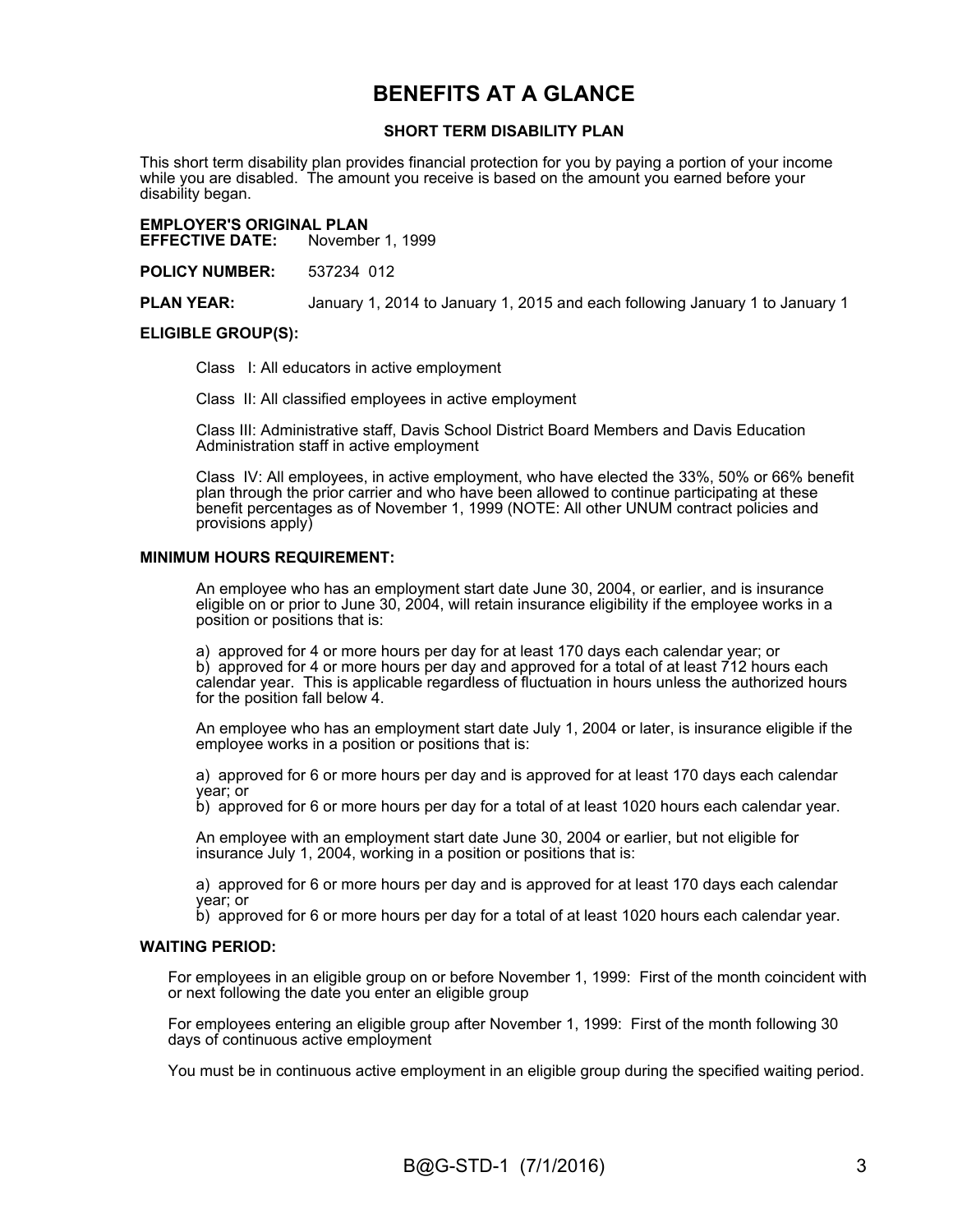#### **REHIRE:**

If your employment ends and you are rehired within 12 months, your previous work while in an eligible group will apply toward the waiting period. All other policy provisions apply.

#### **WHO PAYS FOR THE COVERAGE:**

You pay the cost of your coverage.

#### **ELIMINATION PERIOD:**

The later of:

- 30 days or the date your paid leave payments end, excluding catastrophic sick leave bank, if applicable, for disability due to an injury; or
- 30 days or the date your paid leave payments end, excluding catastrophic sick leave bank, if applicable, for disability due to a sickness.

Benefits begin the day after the elimination period is completed.

#### **WEEKLY BENEFIT:**

**All educators, All classified employees, Administrative staff, Board members and DEA staff** 66.6667% of weekly earnings to a maximum benefit of \$1,385 per week

**Your payment may be reduced by deductible sources of income. Some disabilities may not be covered under this plan.**

**All employees electing the 33% benefit plan through the prior carrier and who have been allowed to continue participating at the 33% benefit percentage as of November 1, 1999** 33% of weekly earnings to a maximum benefit of \$1,385 per week

**Your payment may be reduced by deductible sources of income. Some disabilities may not be covered under this plan.**

**All employees electing the 50% benefit plan through the prior carrier and who have been allowed to continue participating at the 50% benefit percentage as of November 1, 1999** 50% of weekly earnings to a maximum benefit of \$1,385 per week

**Your payment may be reduced by deductible sources of income. Some disabilities may not be covered under this plan.**

**All employees electing the 66% benefit plan through the prior carrier and who have been allowed to continue participating at the 66% benefit percentage as of November 1, 1999** 66% of weekly earnings to a maximum benefit of \$1,385 per week

**Your payment may be reduced by deductible sources of income. Some disabilities may not be covered under this plan.**

#### **MAXIMUM PERIOD OF PAYMENT:**

22 weeks

Premium payments are required for your coverage while you are receiving payments under this plan.

Your Short Term Disability plan does not cover disabilities due to an occupational sickness or injury.

#### **OTHER FEATURES:**

Minimum Benefit

Pre-Existing: 3/12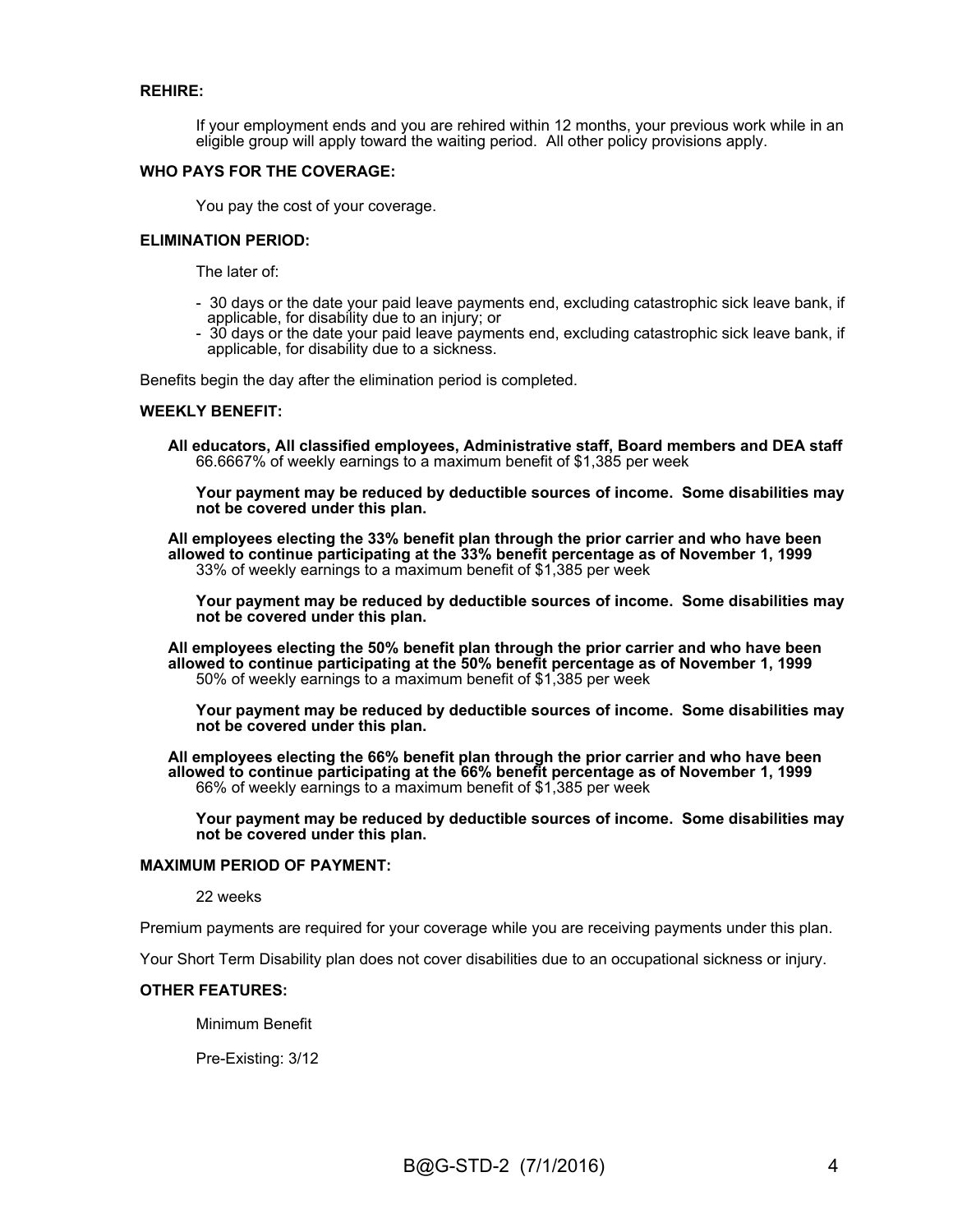**The above items are only highlights of this plan. For a full description of your coverage, continue reading your certificate of coverage section.**

The plan includes enrollment, risk management and other support services related to your Employer's Benefit Program.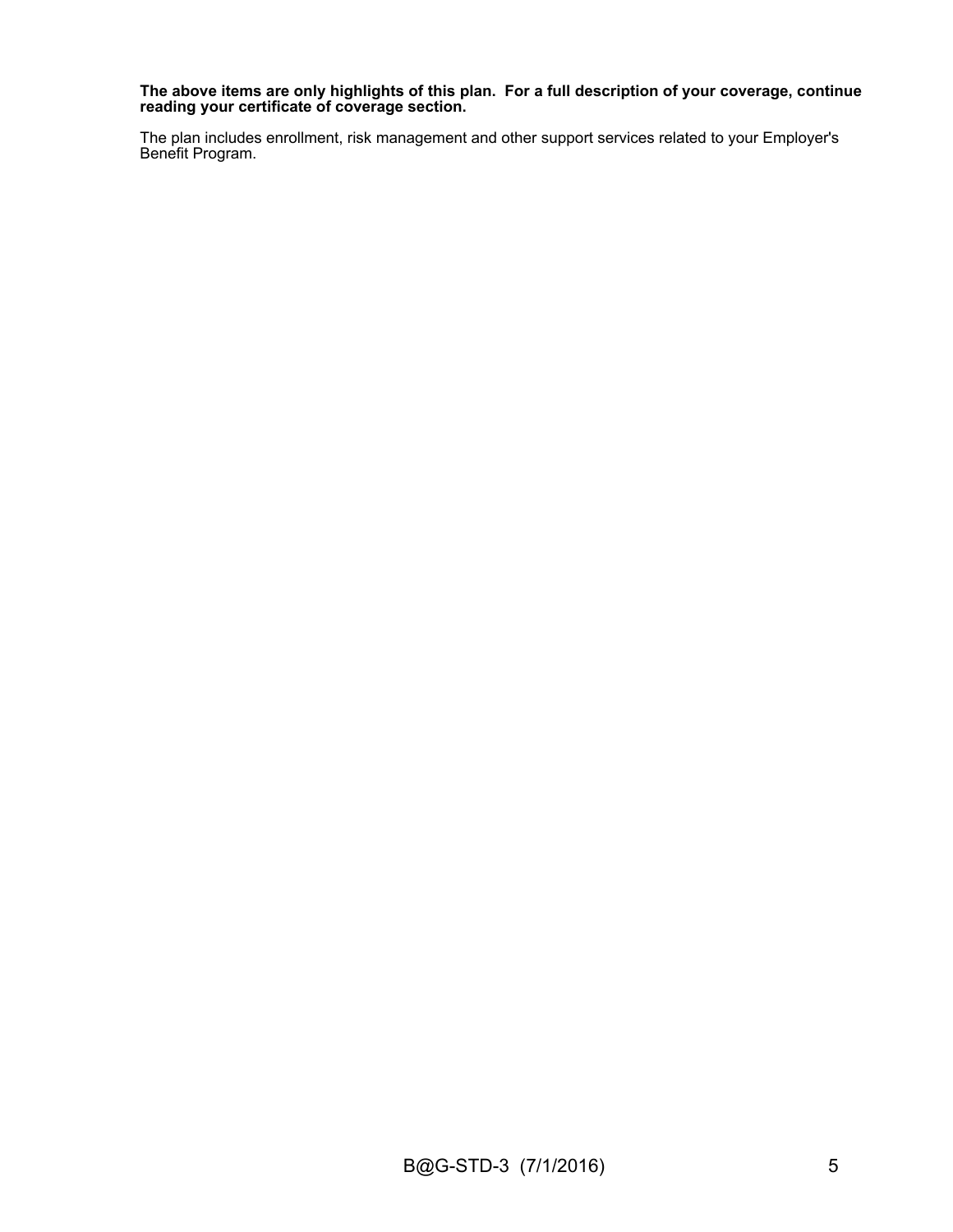# **CLAIM INFORMATION**

# **SHORT TERM DISABILITY**

# *WHEN DO YOU NOTIFY UNUM OF A CLAIM?*

We encourage you to notify us of your claim as soon as possible, so that a claim decision can be made in a timely manner. Written notice of a claim should be sent within 30 days after the date your disability begins. However, you must send Unum written proof of your claim no later than 90 days after your elimination period. If it is not possible to give proof within 90 days, it must be given no later than 1 year after the time proof is otherwise required except in the absence of legal capacity.

The claim form is available from your Employer, or you can request a claim form from us. If you do not receive the form from Unum within 15 days of your request, send Unum written proof of claim without waiting for the form.

You must notify us immediately when you return to work in any capacity.

### *HOW DO YOU FILE A CLAIM?*

You and your Employer must fill out your own sections of the claim form and then give it to your attending physician. Your physician should fill out his or her section of the form and send it directly to Unum.

# *WHAT INFORMATION IS NEEDED AS PROOF OF YOUR CLAIM?*

Your proof of claim, provided at your expense, must show:

- that you are under the **regular care** of a **physician**;
- the appropriate documentation of your weekly earnings;
- the date your disability began;
- the cause of your disability;
- the extent of your disability, including restrictions and limitations preventing you from performing your regular occupation; and
- the name and address of any **hospital or institution** where you received treatment, including all attending physicians.

We may request that you send proof of continuing disability indicating that you are under the regular care of a physician. This proof, provided at your expense, must be received within 45 days of a request by us.

In some cases, you will be required to give Unum authorization to obtain additional medical information and to provide non-medical information as part of your proof of claim, or proof of continuing disability. Unum will deny your claim, or stop sending you payments, if the appropriate information is not submitted.

### *TO WHOM WILL UNUM MAKE PAYMENTS?*

Unum will make payments to you.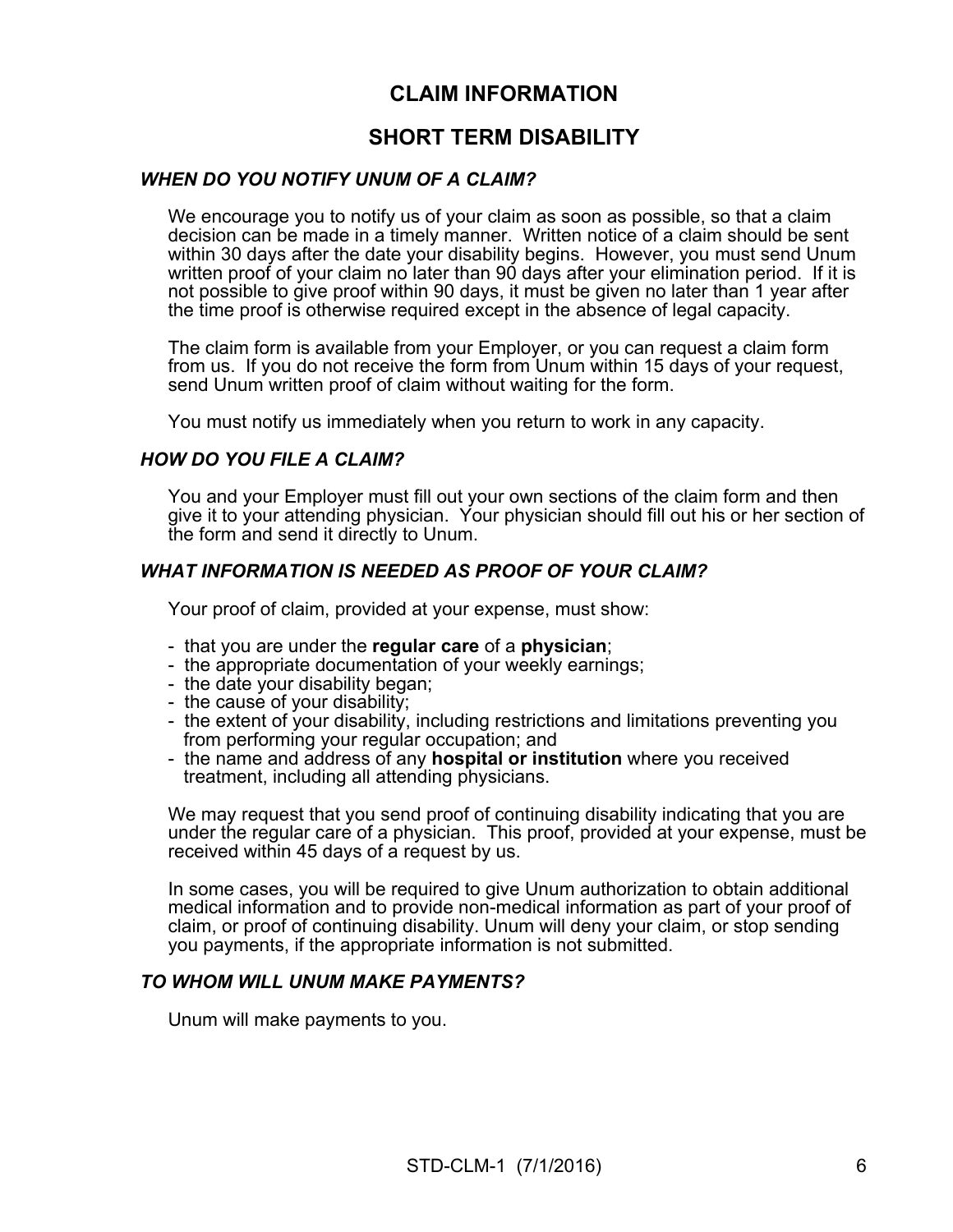# *WHAT HAPPENS IF UNUM OVERPAYS YOUR CLAIM?*

Unum has the right to recover any overpayments due to:

- fraud;
- any error Unum makes in processing a claim; and
- your receipt of deductible sources of income.

You must reimburse us in full. We will determine the method by which the repayment is to be made.

Unum will not recover more money than the amount we paid you.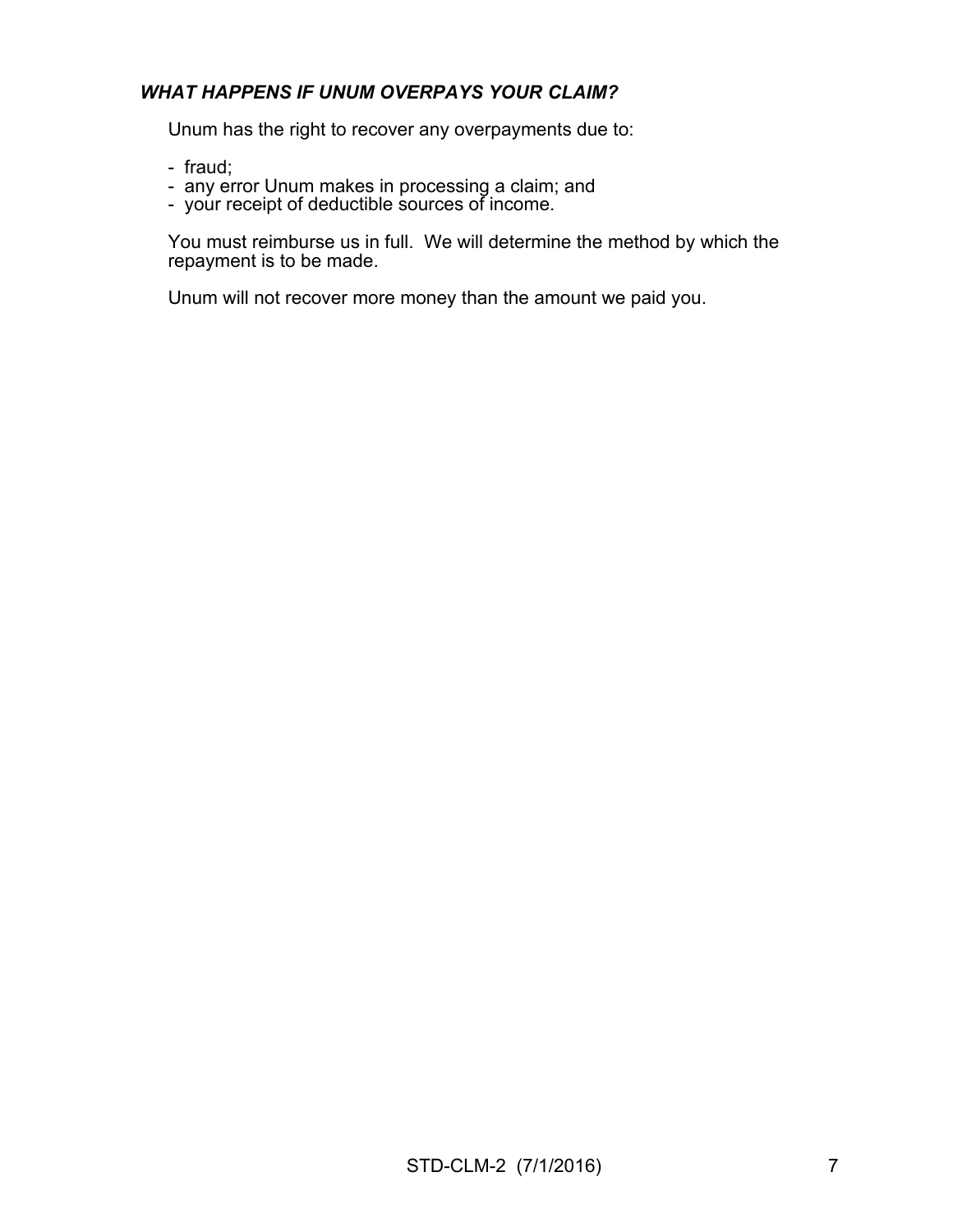# **GENERAL PROVISIONS**

# *WHAT IS THE CERTIFICATE OF COVERAGE?*

This certificate of coverage is a written statement prepared by Unum and may include attachments. It tells you:

- the coverage for which you may be entitled;
- to whom Unum will make a payment; and
- the limitations, exclusions and requirements that apply within a plan.

### *WHEN ARE YOU ELIGIBLE FOR COVERAGE?*

If you are working for your Employer in an eligible group, the date you are eligible for coverage is the later of:

- the plan effective date; or
- the day after you complete your **waiting period**.

# *WHEN DOES YOUR COVERAGE BEGIN?*

You and your Employer share the cost of your coverage. Coverage will begin at 12:01 a.m. on the later of:

- the first of the month following the date you are eligible for coverage, if you apply for insurance on or before that date; or
- the first of the month following the date you apply for insurance, if you apply within 31 days after your eligibility date.

#### *WHEN CAN YOU APPLY FOR COVERAGE IF YOU APPLY MORE THAN 31 DAYS AFTER YOUR ELIGIBILITY DATE OR IF YOU VOLUNTARILY CANCELLED YOUR COVERAGE AND ARE REAPPLYING OR IF YOU DECLINED COVERAGE WHEN YOU FIRST BECAME ELIGIBLE?*

You can apply for coverage during an **annual enrollment period**. **Evidence of insurability** is required.

Unum and your Employer determine when the annual enrollment period begins and ends. Your coverage will begin at 12:01 a.m. on the later of:

- the first day of the next plan year; or
- the first of the month following the date Unum approves your application.

#### *WHAT IF YOU ARE ABSENT FROM WORK ON THE DATE YOUR COVERAGE WOULD NORMALLY BEGIN?*

If you are absent from work due to injury, sickness, temporary layoff or leave of absence, your coverage will begin on the date you return to **active employment**.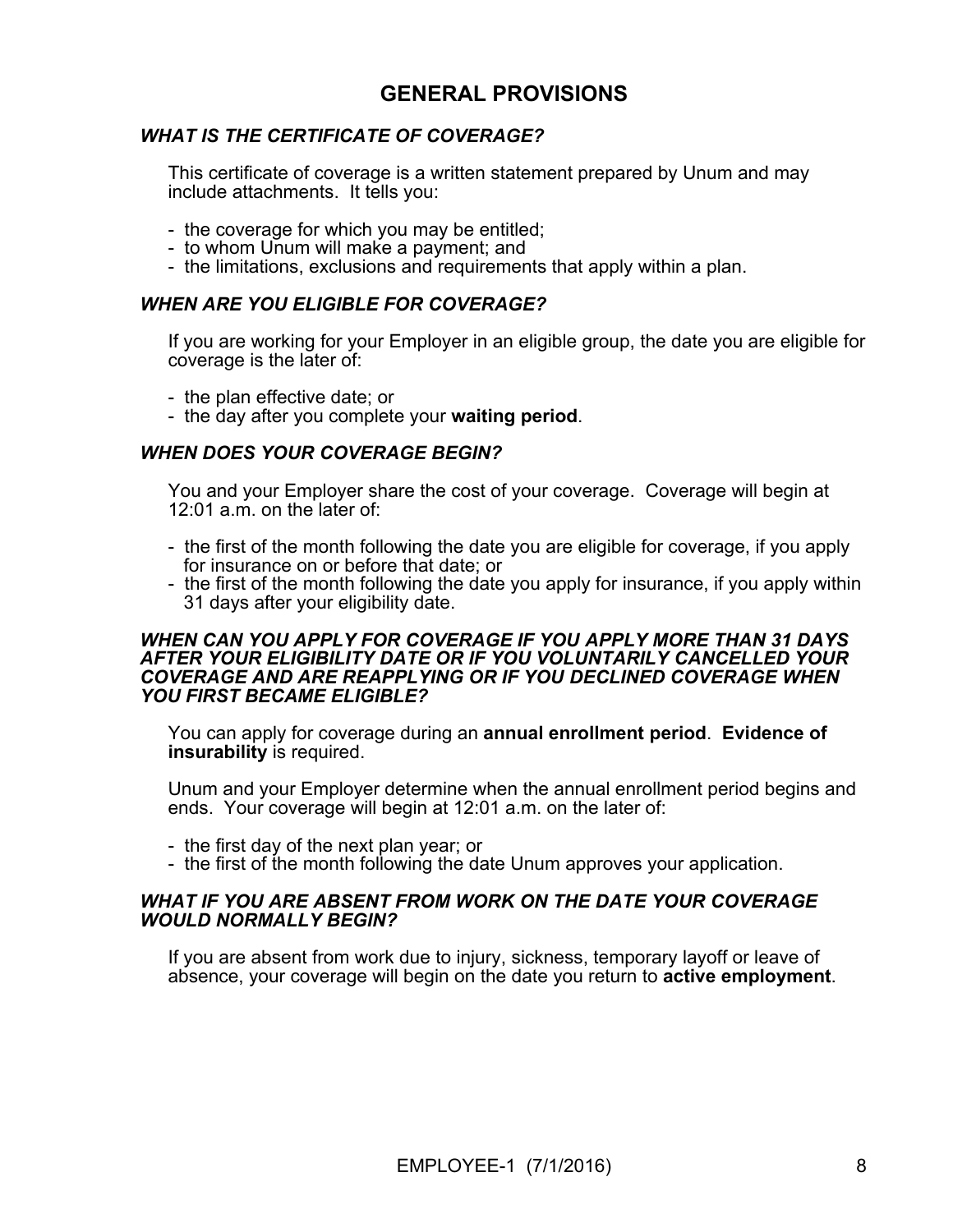### *ONCE YOUR COVERAGE BEGINS, WHAT HAPPENS IF YOU ARE TEMPORARILY NOT WORKING?*

If you are on a temporary **layoff**, and if premium is paid, you will be covered through the end of the month that immediately follows the month in which your temporary layoff begins.

If you are on a sabbatical **leave of absence**, and if premium is paid, you will be covered for up to 1 year following the date your sabbatical leave of absence begins.

If you are on any leave of absence other than a sabbatical leave of absence or a Family Medical Leave of Absence, and if premium is paid, you will be covered for up to 24 months following the date your leave of absence begins.

# *WHEN WILL CHANGES TO YOUR COVERAGE TAKE EFFECT?*

Once your coverage begins, any increased or additional coverage will take effect immediately if you are in active employment or if you are on a covered layoff or leave of absence. If you are not in active employment due to injury or sickness, any increased or additional coverage will begin on the date you return to active employment.

Any decrease in coverage will take effect immediately but will not affect a **payable claim** that occurs prior to the decrease.

# *WHAT ARE THE TIME LIMITS FOR LEGAL PROCEEDINGS?*

You can start legal action regarding your claim 60 days after proof of claim has been given and up to 3 years from the time proof of claim is required, unless otherwise provided under federal law.

#### *HOW CAN STATEMENTS MADE IN YOUR APPLICATION FOR THIS COVERAGE BE USED?*

Unum considers any statements you or your Employer make in a signed application for coverage a representation and not a warranty. If any of the statements you or your Employer make are not complete and/or not true at the time they are made, we can:

- reduce or deny any claim; or
- cancel your coverage from the original effective date.

We will use only statements made in a signed application as a basis for doing this. These statements cannot be used to reduce or deny coverage if your coverage has been in force for at least two years.

However, if the Employer gives us information about you that is incorrect, we will:

- use the facts to decide whether you have coverage under the plan and in what amounts; and
- make a fair adjustment of the premium.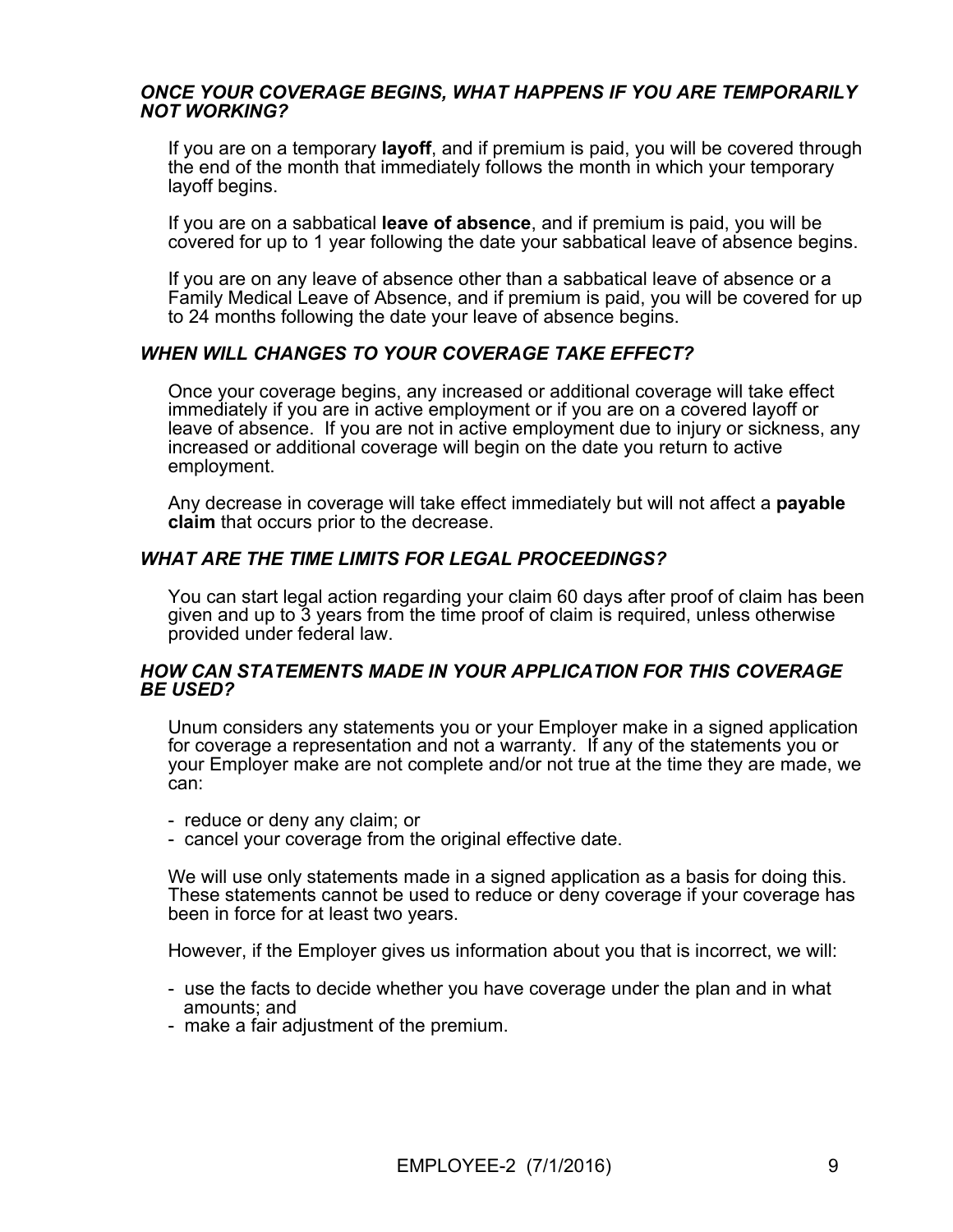# *HOW WILL UNUM HANDLE INSURANCE FRAUD?*

Unum wants to ensure you and your Employer do not incur additional insurance costs as a result of the undermining effects of insurance fraud. Unum promises to focus on all means necessary to support fraud detection, investigation, and prosecution.

It is a crime if you knowingly, and with intent to injure, defraud or deceive Unum, or provide any information, including filing a claim, that contains any false, incomplete or misleading information. These actions, as well as submission of materially false information, will result in denial of your claim, and are subject to prosecution and punishment to the full extent under state and/or federal law. Unum will pursue all appropriate legal remedies in the event of insurance fraud.

#### *DOES THE POLICY REPLACE OR AFFECT ANY WORKERS' COMPENSATION OR STATE DISABILITY INSURANCE?*

The policy does not replace or affect the requirements for coverage by any workers' compensation or state disability insurance.

# *DOES YOUR EMPLOYER ACT AS YOUR AGENT OR UNUM'S AGENT?*

For purposes of the policy, your Employer acts on its own behalf or as your agent. Under no circumstances will your Employer be deemed the agent of Unum.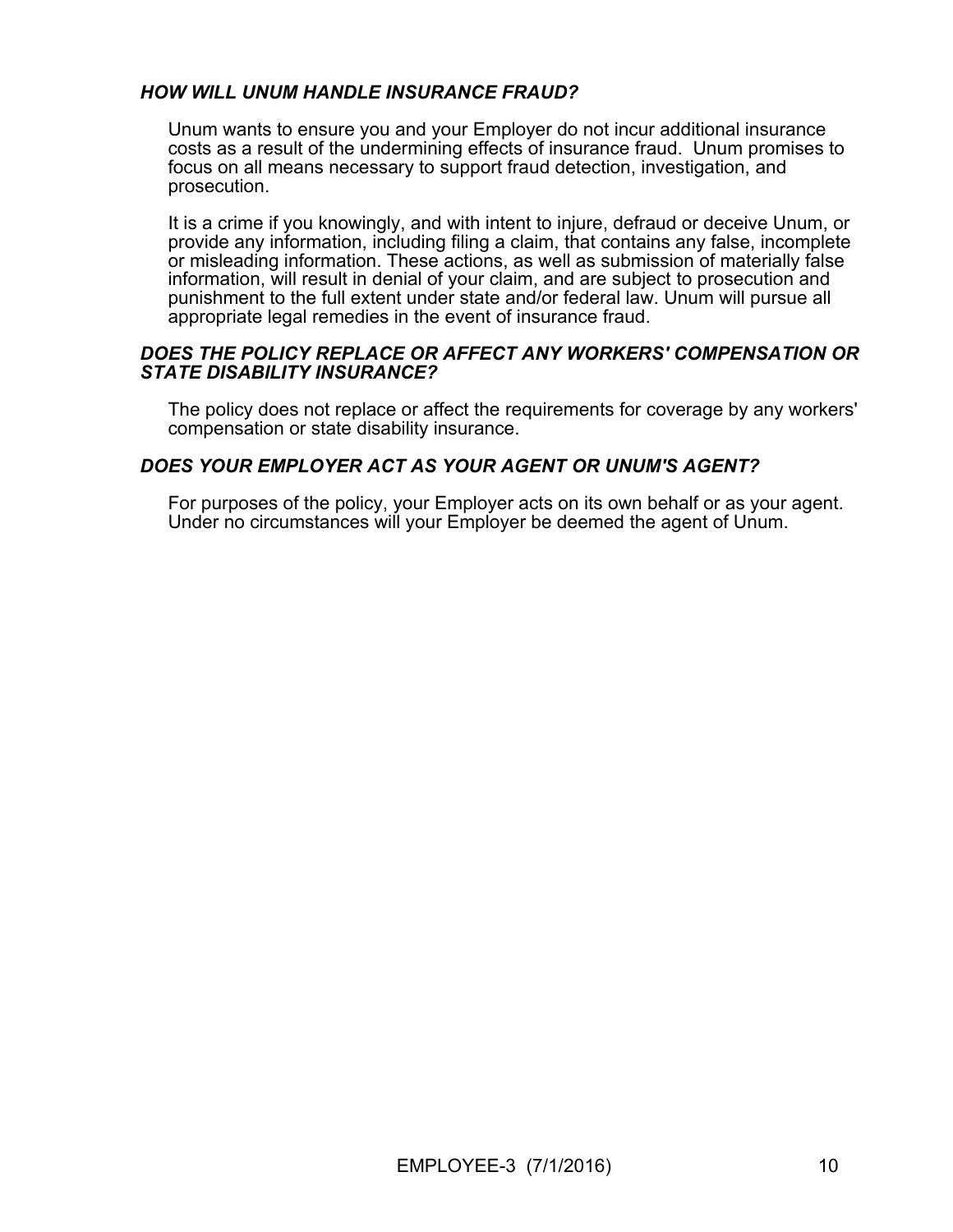# **SHORT TERM DISABILITY**

# **BENEFIT INFORMATION**

# *HOW DOES UNUM DEFINE DISABILITY?*

You are disabled when Unum determines that due to your **sickness** or **injury**:

- you are unable to perform the **material and substantial duties** of your **regular occupation**; and
- you are not working in any occupation.

The loss of a professional or occupational license or certification does not, in itself, constitute disability.

We may require you to be examined by a physician, other medical practitioner and/or vocational expert of our choice. Unum will pay for this examination. We can require an examination as often as it is reasonable to do so. We may also require you to be interviewed by an authorized Unum Representative.

### *HOW LONG MUST YOU BE DISABLED BEFORE YOU ARE ELIGIBLE TO RECEIVE BENEFITS?*

The later of:

- 30 days or the date your paid leave payments end, excluding catastrophic sick leave bank, if applicable, for disability due to an injury; or
- 30 days or the date your paid leave payments end, excluding catastrophic sick leave bank, if applicable, for disability due to a sickness.

# *WHEN WILL YOU BEGIN TO RECEIVE PAYMENTS?*

You will begin to receive payments when we approve your claim, providing the elimination period has been met and you are disabled. We will send you a payment weekly for any period for which Unum is liable.

After the elimination period, if you are disabled for less than 1 week, we will send you 1/7th of your payment for each day of disability.

# *HOW MUCH WILL UNUM PAY YOU IF YOU ARE DISABLED?*

We will follow this process to figure your payment:

#### **All educators, All classified employees, Administrative staff, Board members and DEA staff**

- 1. Multiply your weekly earnings by 66.6667%.
- 2. The maximum **weekly benefit** is \$1,385.
- 3. Compare the answer from Item 1 with the maximum weekly benefit. The lesser of these two amounts is your **gross disability payment**.
- 4. Subtract from your gross disability payment any **deductible sources of income**.

The amount figured in Item 4 is your **weekly payment**.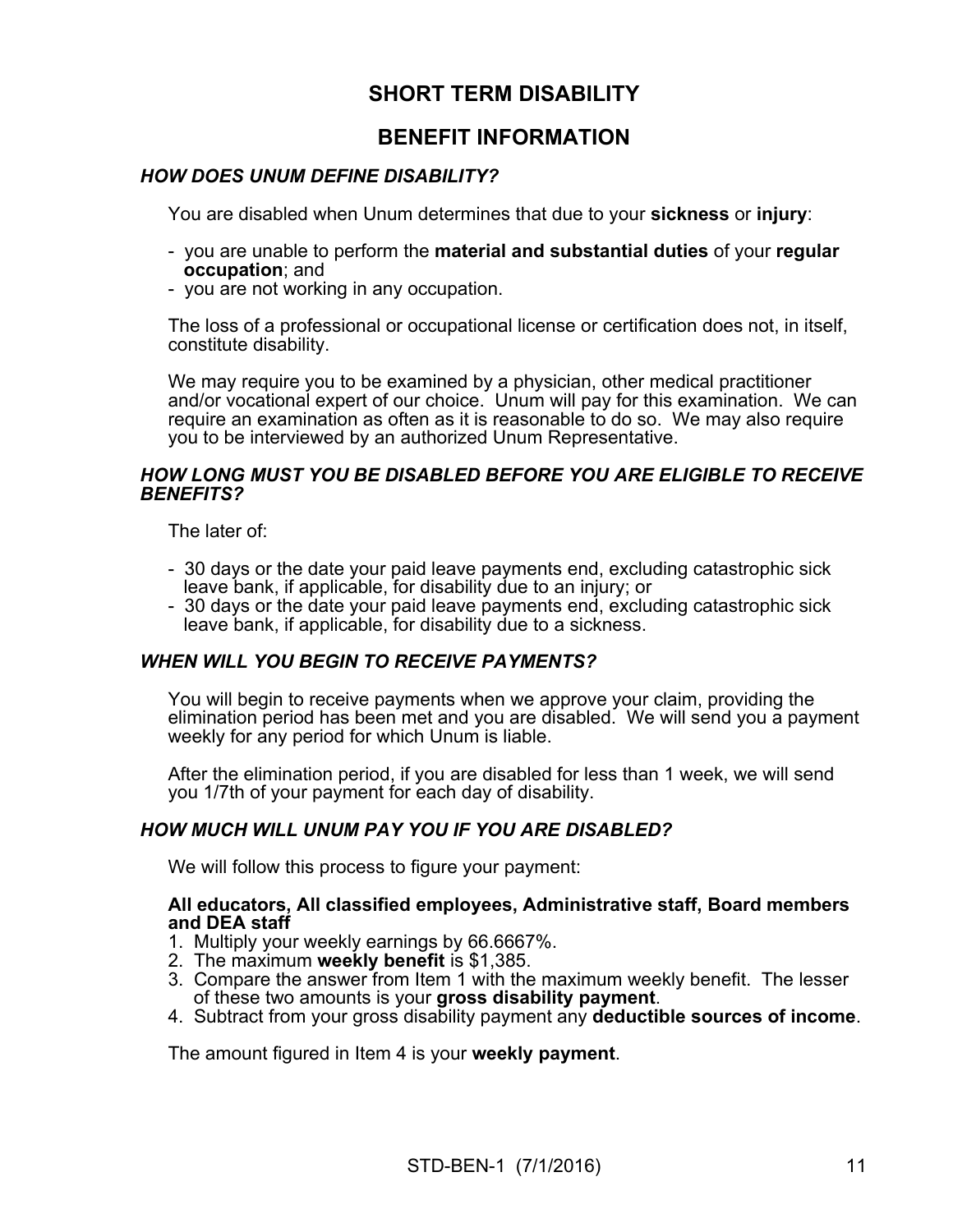**All employees electing the 33% benefit plan through the prior carrier and who have been allowed to continue participating at the 33% benefit percentage as of November 1, 1999**

- 1. Multiply your weekly earnings by 33%.
- 2. The maximum **weekly benefit** is \$1,385.
- 3. Compare the answer from Item 1 with the maximum weekly benefit. The lesser of these two amounts is your **gross disability payment**.
- 4. Subtract from your gross disability payment any **deductible sources of income**.

The amount figured in Item 4 is your **weekly payment**.

#### **All employees electing the 50% benefit plan through the prior carrier and who have been allowed to continue participating at the 50% benefit percentage as of November 1, 1999**

- 1. Multiply your weekly earnings by 50%.
- 2. The maximum **weekly benefit** is \$1,385.
- 3. Compare the answer from Item 1 with the maximum weekly benefit. The lesser of these two amounts is your **gross disability payment**.
- 4. Subtract from your gross disability payment any **deductible sources of income**.

The amount figured in Item 4 is your **weekly payment**.

#### **All employees electing the 66% benefit plan through the prior carrier and who have been allowed to continue participating at the 66% benefit percentage as of November 1, 1999**

- 1. Multiply your weekly earnings by 66%.
- 2. The maximum **weekly benefit** is \$1,385.
- 3. Compare the answer from Item 1 with the maximum weekly benefit. The lesser of these two amounts is your **gross disability payment**.
- 4. Subtract from your gross disability payment any **deductible sources of income**.

The amount figured in Item 4 is your **weekly payment**.

### *WHAT ARE YOUR WEEKLY EARNINGS?*

"Weekly Earnings" means your gross contracted and extended contracted amounts in effect just prior to your date of disability and would also include stipends received by the employee for which premium has been remitted to UnumProvident on behalf of the employee by the employer. It includes your total income before taxes and any deductions made for pre-tax contributions to a qualified deferred compensation plan, Section 125 plan or flexible spending account. It does not include income received from commissions, bonuses, overtime pay, or any other extra compensation, or income received from sources other than your Employer.

#### *WHAT WILL WE USE FOR WEEKLY EARNINGS IF YOU BECOME DISABLED DURING A COVERED LAYOFF OR LEAVE OF ABSENCE?*

If you become disabled while you are on a covered layoff or leave of absence, we will use your weekly earnings from your Employer in effect just prior to the date your absence begins.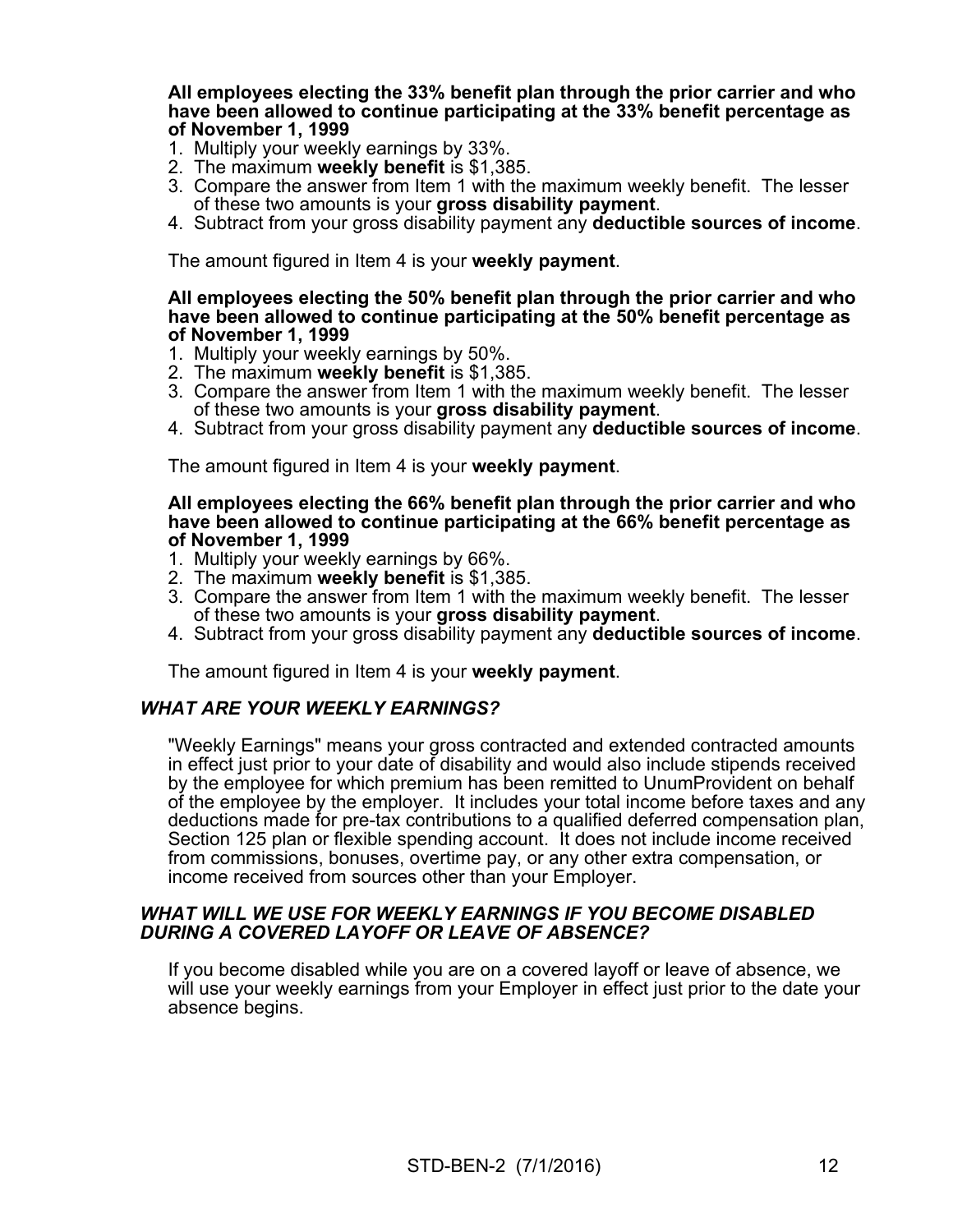# *WHAT ARE DEDUCTIBLE SOURCES OF INCOME?*

Unum will subtract from your gross disability payment the following deductible sources of income:

- <span id="page-14-0"></span>1. The amount that you receive or are entitled to receive as disability income payments under any:
	- state compulsory benefit **act** or **law**.
	- automobile liability insurance policy.
	- other group insurance plan.
- 2. The amount that you receive:
	- under a **salary continuation** or **accumulated sick leave** plan.
	- under Title 46, United States Code Section 688 (The Jones Act).

- from a third party (after subtracting attorney's fees) by judgment, settlement or otherwise.

- 3. The amount that you:
	- receive as disability payments under your Employer's **retirement plan**.
	- voluntarily elect to receive as retirement payments under your Employer's retirement plan.

- receive as retirement payments when you reach the later of age 62 or normal retirement age, as defined in your Employer's retirement plan.

Disability payments under a retirement plan will be those benefits which are paid due to disability and do not reduce the retirement benefit which would have been paid if the disability had not occurred.

Retirement payments will be those benefits which are based on your Employer's contribution to the retirement plan. Disability benefits which reduce the retirement benefit under the plan will also be considered as a retirement benefit.

Regardless of how the retirement funds from the retirement plan are distributed, Unum will consider your and your Employer's contributions to be distributed simultaneously throughout your lifetime.

Amounts received do not include amounts rolled over or transferred to any eligible retirement plan. Unum will use the definition of eligible retirement plan as defined in Section 402 of the Internal Revenue Code including any future amendments which affect the definition.

- <span id="page-14-1"></span>4. The amount that you, your spouse and your children receive or are entitled to receive as disability payments because of your disability under:
	- the United States Social Security Act.
	- the Canada Pension **Plan**.
	- the Quebec Pension Plan.
	- any similar plan or act.

Unum will only subtract deductible sources of income which are payable as a result of the same disability.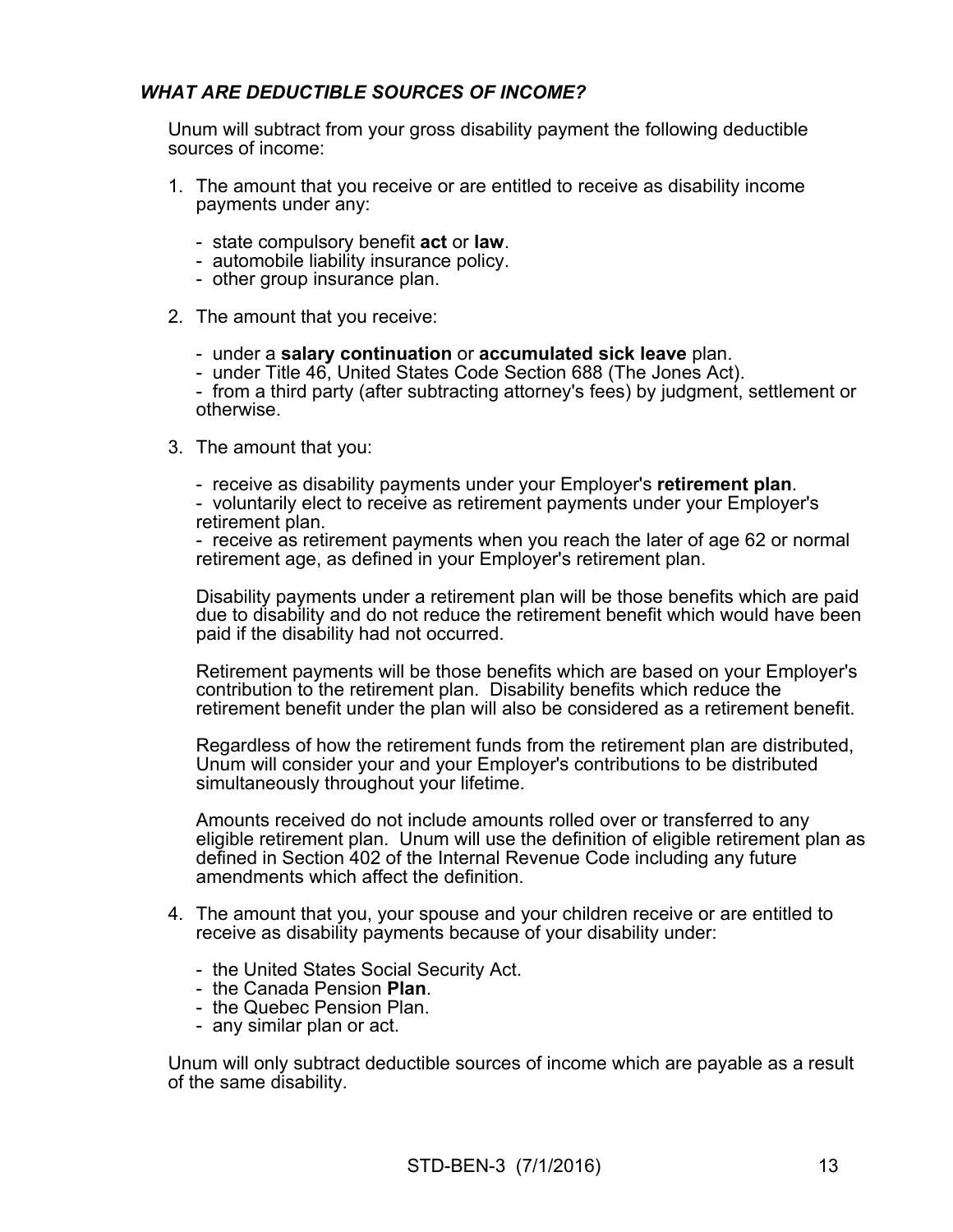# *WHAT ARE NOT DEDUCTIBLE SOURCES OF INCOME?*

Unum will not subtract from your gross disability payment income you receive from, but not limited to, the following:

- 401(k) plans
- profit sharing plans
- thrift plans
- tax sheltered annuities
- stock ownership plans
- non-qualified plans of deferred compensation
- pension plans for partners
- military pension and disability income plans
- credit disability insurance
- franchise disability income plans
- a retirement plan from another Employer
- individual retirement accounts (IRA)
- individual disability income plans

### *WHAT IF SUBTRACTING DEDUCTIBLE SOURCES OF INCOME RESULTS IN A ZERO BENEFIT? (Minimum Benefit)*

The minimum weekly payment is: \$25.

Unum may apply this amount toward an outstanding overpayment.

#### *WHAT IF UNUM DETERMINES YOU MAY QUALIFY FOR DEDUCTIBLE INCOME BENEFITS?*

When we determine that you may qualify for benefits under Item(s) [1](#page-14-0) and [4](#page-14-1) in the deductible sources of income section, we will estimate your entitlement to these benefits. We can reduce your payment by the estimated amounts if such benefits:

- have not been awarded; and
- have not been denied; or
- have been denied and the denial is being appealed.

Your Short Term Disability payment will NOT be reduced by the estimated amount if you:

- apply for the disability payments under Item(s) [1](#page-14-0) and [4](#page-14-1) in the deductible sources of income section and appeal your denial to all administrative levels Unum feels are necessary; and
- sign Unum's payment option form. This form states that you promise to pay us any overpayment caused by an award.

If your payment has been reduced by an estimated amount, your payment will be adjusted when we receive proof:

- of the amount awarded; or
- that benefits have been denied and all appeals Unum feels are necessary have been completed. In this case, a lump sum refund of the estimated amount will be made to you.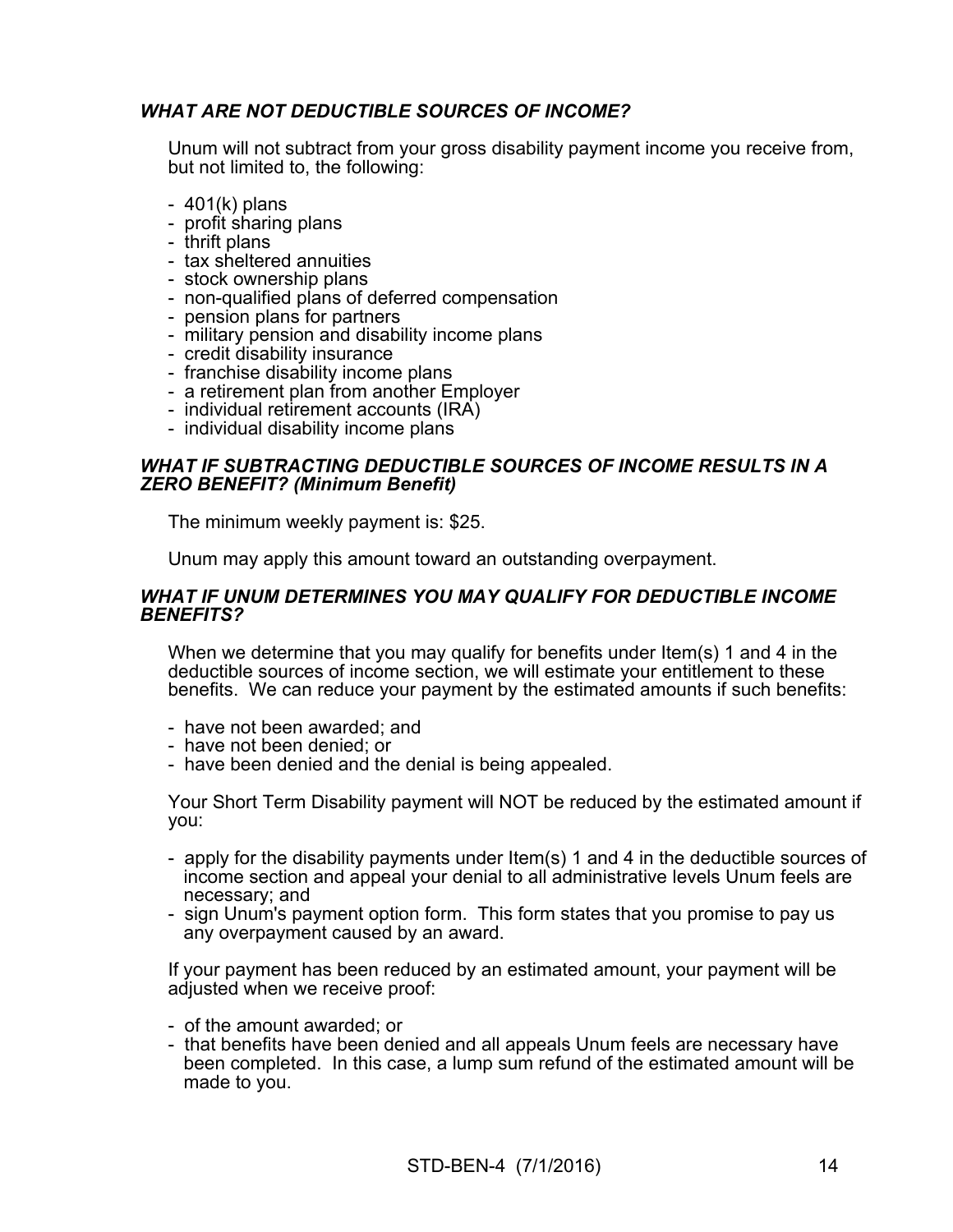If you receive a lump sum payment from any deductible sources of income, the lump sum will be pro-rated on a weekly basis over the time period for which the sum was given. If no time period is stated, the sum will be pro-rated on a weekly basis to the end of the maximum period of payment.

# *HOW LONG WILL UNUM CONTINUE TO SEND YOU PAYMENTS?*

Unum will send you a payment each week up to the **maximum period of payment.** Your maximum period of payment is 22 weeks during a continuous period of disability.

# *WHEN WILL PAYMENTS STOP?*

We will stop sending you payments and your claim will end on the earliest of the following:

- the end of the maximum period of payment;
- the date you are no longer disabled under the terms of the plan;
- the date you fail to submit proof of continuing disability;
- the date you die.

# *WHAT DISABILITIES ARE NOT COVERED UNDER YOUR PLAN?*

Your plan does not cover any disabilities caused by, contributed to by, or resulting from your:

- **occupational sickness or injury**, however, Unum will cover disabilities due to occupational sicknesses or injuries for partners or sole proprietors who cannot be covered by a workers' compensation law.
- intentionally self-inflicted injuries.
- active participation in a riot.
- loss of a professional license, occupational license or certification.
- commission of a crime for which you have been convicted under state or federal law.
- pre-existing condition.

Your plan will not cover a disability due to war, declared or undeclared, or any act of war.

Unum will not pay a benefit for any period of disability during which you are incarcerated.

### *WHAT IS A PRE-EXISTING CONDITION?*

You have a pre-existing condition if:

- you received medical treatment, consultation, care or services including diagnostic measures, or took prescribed drugs or medicines in the 3 months just prior to your effective date of coverage; and
- the disability begins in the first 12 months after your effective date of coverage.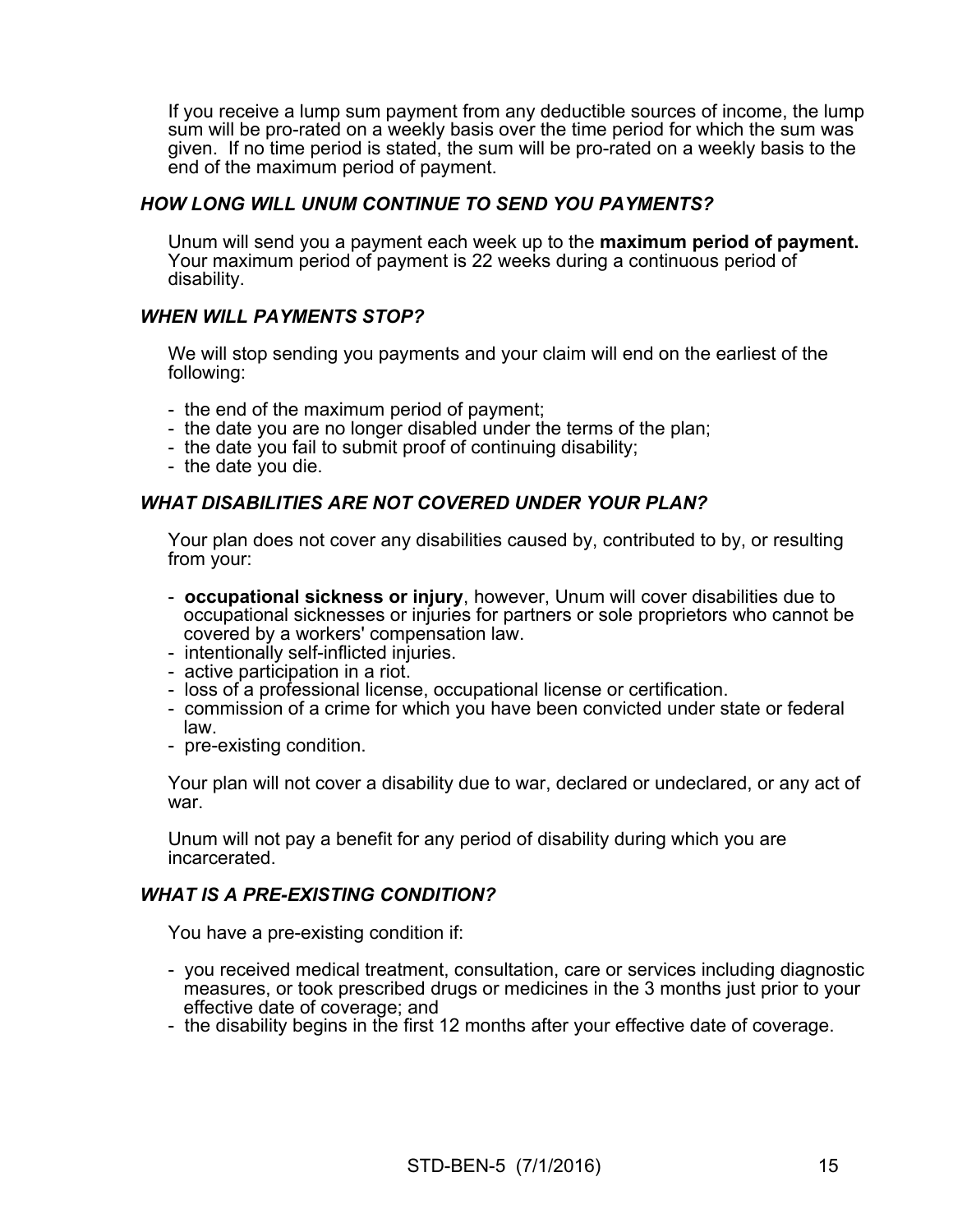## *WHAT HAPPENS IF YOU RETURN TO WORK FULL TIME AND YOUR DISABILITY OCCURS AGAIN?*

1. If your current disability is related to or due to the same cause(s) as your prior disability for which Unum made a payment:

 Unum will treat your current disability as part of your prior claim and you will not have to complete another elimination period when you are performing any occupation for your Employer on a full time basis for 14 consecutive days or less.

 If you return to work on the 15th day, your current disability will be treated as a new claim. The new claim will be subject to all of the provisions of this plan and you will be required to satisfy a new elimination period.

2. If your current disability is unrelated to your prior disability for which Unum made a payment:

 Unum will treat your current disability as part of your prior claim and you will not have to complete another elimination period when you are performing any occupation for your Employer on a full time basis for less than 1 full day.

Your disability, as outlined above, will be subject to the same terms of the plan as your prior claim.

If you do not satisfy Item 1 or 2 above, your disability will be treated as a new claim and will be subject to all of the policy provisions.

If you become entitled to payments under any other group short term disability plan, you will not be eligible for payments under the Unum plan.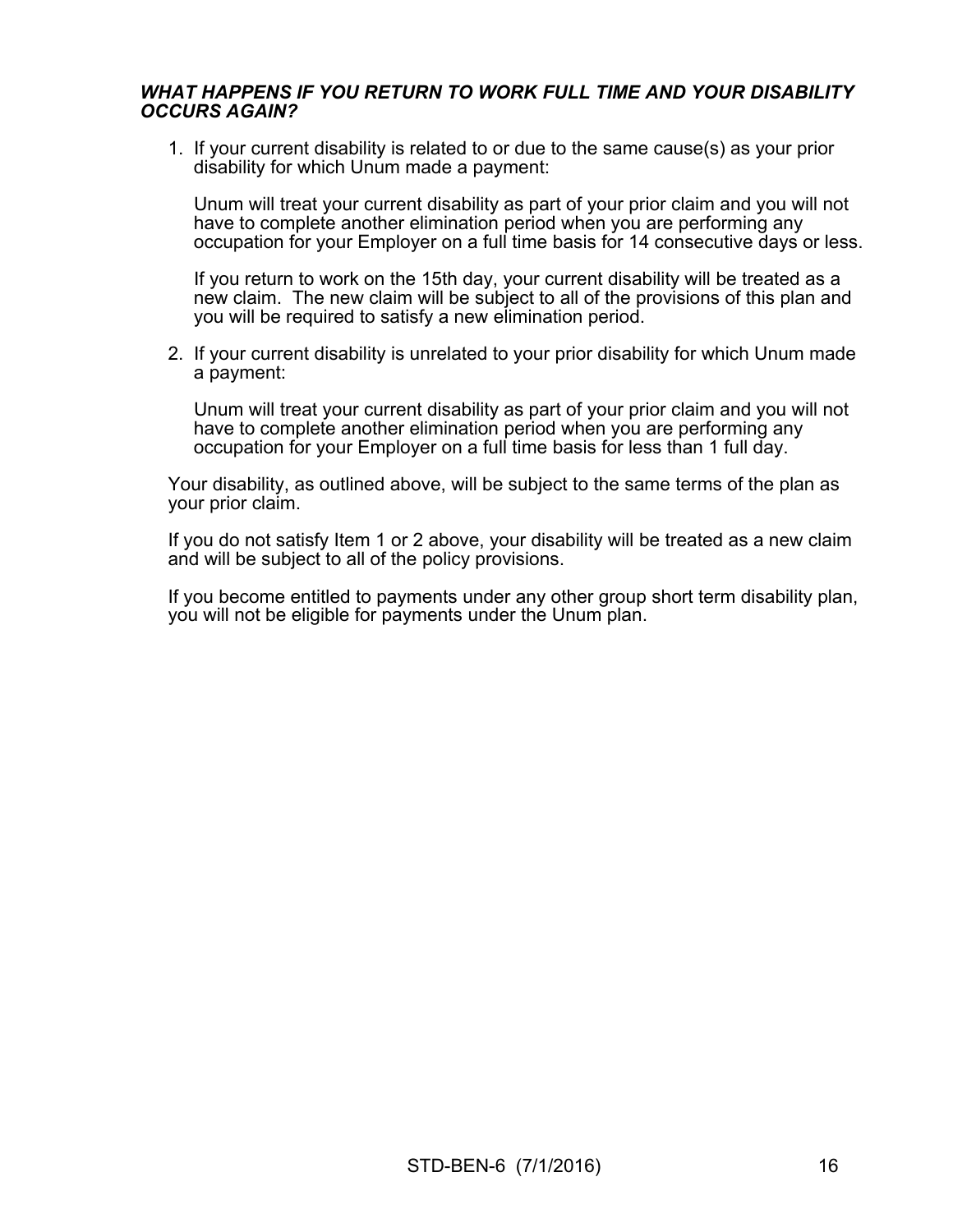# **GLOSSARY**

**ACTIVE EMPLOYMENT** means you are working for your Employer for earnings that are paid regularly and that you are performing the material and substantial duties of your regular occupation. You must be working at least the minimum number of hours as described under Eligible Group(s) in each plan.

Your work site must be:

- your Employer's usual place of business;
- an alternative work site at the direction of your Employer, including your home; or
- a location to which your job requires you to travel.

Normal vacation is considered active employment. Temporary and seasonal workers are excluded from coverage.

**ANNUAL ENROLLMENT PERIOD** means a period of time before the beginning of each plan year.

**DEDUCTIBLE SOURCES OF INCOME** means income from deductible sources listed in the plan which you receive or are entitled to receive while you are disabled. This income will be subtracted from your gross disability payment.

**ELIMINATION PERIOD** means a period of continuous disability which must be satisfied before you are eligible to receive benefits from Unum.

**EMPLOYEE** means a citizen or permanent resident of the United States or Canada who is in active employment in the United States with the Employer unless an exception is applied for and approved in writing by Unum.

**EMPLOYER** means the Policyholder, and includes any division, subsidiary or affiliated company named in the policy.

**EVIDENCE OF INSURABILITY** means a statement of your medical history which Unum will use to determine if you are approved for coverage. Evidence of insurability will be at Unum's expense.

**GRACE PERIOD** means the period of time following the premium due date during which premium payment may be made.

**GROSS DISABILITY PAYMENT** means the benefit amount before Unum subtracts deductible sources of income.

**HOSPITAL OR INSTITUTION** means an accredited facility licensed to provide care and treatment for the condition causing your disability.

**INJURY** means a bodily injury that is the direct result of an accident and not related to any other cause. Injury which occurs before you are covered under the plan will be treated as a sickness. Disability must begin while you are covered under the plan.

**INSURED** means any person covered under a plan.

**LAW, PLAN OR ACT** means the original enactments of the law, plan or act and all amendments.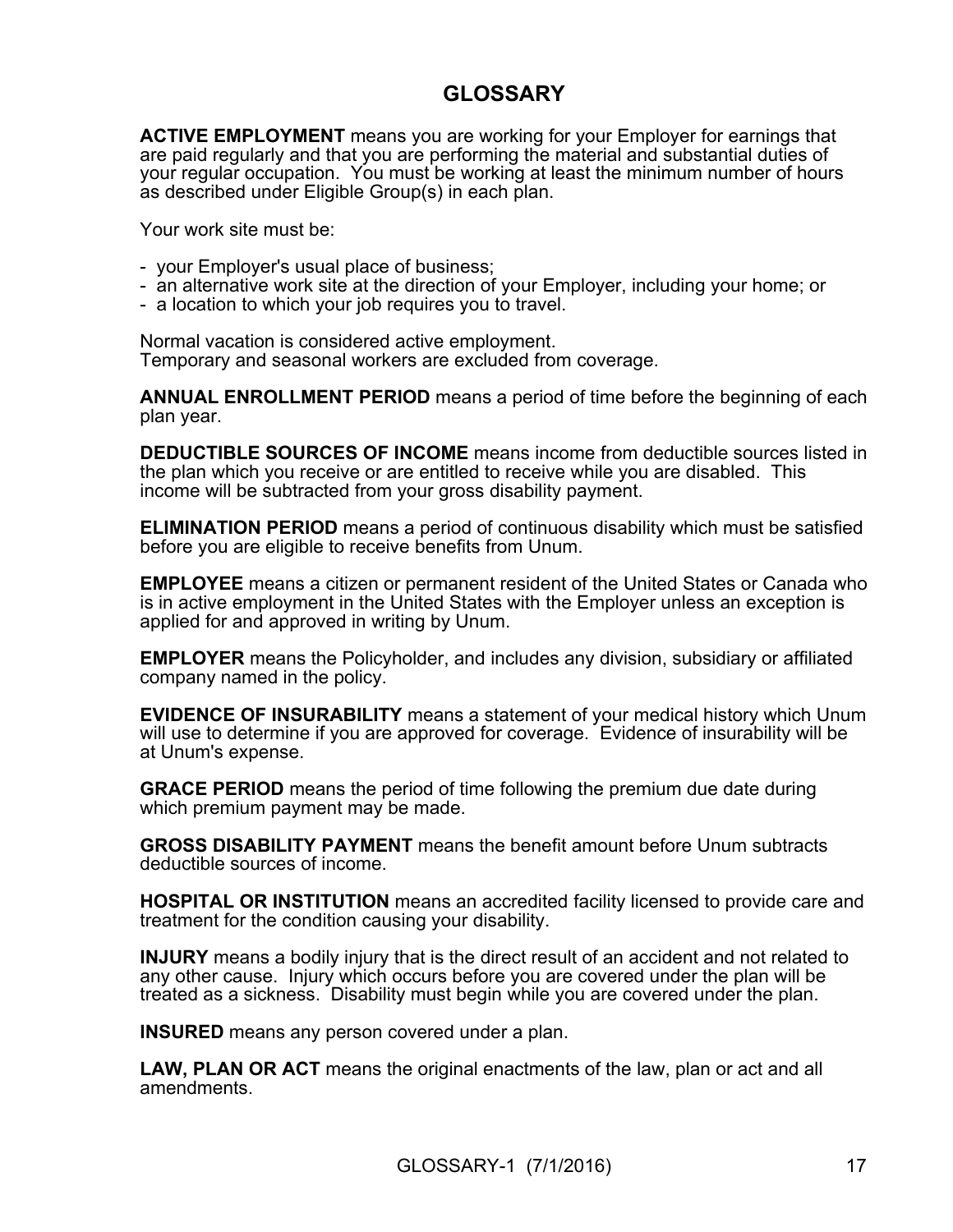**LAYOFF** or **LEAVE OF ABSENCE** means you are temporarily absent from active employment for a period of time that has been agreed to in advance in writing by your Employer.

Your normal vacation time or any period of disability is not considered a temporary layoff or leave of absence.

**MATERIAL AND SUBSTANTIAL DUTIES** means duties that:

- are normally required for the performance of your regular occupation; and
- cannot be reasonably omitted or modified, except that if you are required to work on average in excess of 40 hours per week, Unum will consider you able to perform that requirement if you are working or have the capacity to work 40 hours per week.

**MAXIMUM PERIOD OF PAYMENT** means the longest period of time Unum will make payments to you for any one period of disability.

**OCCUPATIONAL SICKNESS OR INJURY** means a sickness or injury that was caused by or aggravated by any employment for pay or profit.

**PAYABLE CLAIM** means a claim for which Unum is liable under the terms of the policy.

### **PHYSICIAN** means:

- a person performing tasks that are within the limits of his or her medical license; and
- a person who is licensed to practice medicine and prescribe and administer drugs or to perform surgery; or
- a person with a doctoral degree in Psychology (Ph.D. or Psy.D.) whose primary practice is treating patients; or
- a person who is a legally qualified medical practitioner according to the laws and regulations of the governing jurisdiction.

Unum will not recognize you, or your spouse, children, parents or siblings as a physician for a claim that you send to us.

**PLAN** means a line of coverage under the policy.

**PRE-EXISTING CONDITION** means a condition for which you received medical treatment, consultation, care or services including diagnostic measures, or took prescribed drugs or medicines for your condition during the given period of time as stated in the plan.

# **REGULAR CARE** means:

- you personally visit a physician as frequently as is medically required, according to generally accepted medical standards, to effectively manage and treat your disabling condition(s); and
- you are receiving the most appropriate treatment and care which conforms with generally accepted medical standards, for your disabling condition(s) by a physician whose specialty or experience is the most appropriate for your disabling condition(s), according to generally accepted medical standards.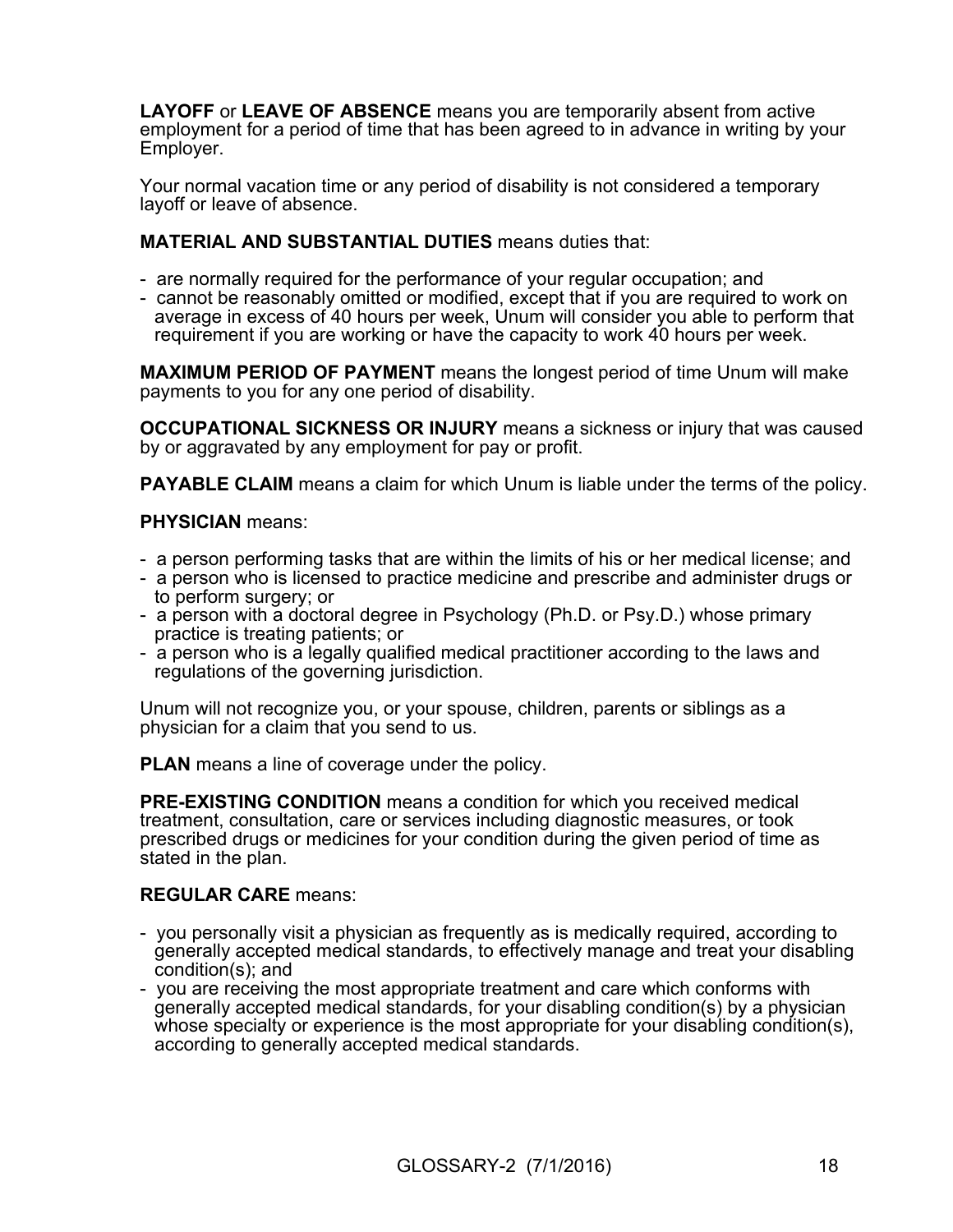**REGULAR OCCUPATION** means the occupation you are routinely performing when your disability begins. Unum will look at your occupation as it is normally performed in the national economy, instead of how the work tasks are performed for a specific employer or at a specific location.

**RETIREMENT PLAN** means a defined contribution plan or defined benefit plan. These are plans which provide retirement benefits to employees and are not funded entirely by employee contributions. Retirement Plan includes but is not limited to any plan which is part of any federal, state, county, municipal or association retirement system.

**SALARY CONTINUATION OR ACCUMULATED SICK LEAVE** means continued payments to you by your Employer of all or part of your weekly earnings, after you become disabled as defined by the Policy. This continued payment must be part of an established plan maintained by your Employer for the benefit of all employees covered under the Policy. Salary continuation or accumulated sick leave includes all paid leave as outlined in the Davis School District Human Resource Policy or your Employer's Policy on leaves of absence.

**SICKNESS** means an illness or disease. Disability must begin while you are covered under the plan.

**WAITING PERIOD** means the continuous period of time (shown in each plan) that you must be in active employment in an eligible group before you are eligible for coverage under a plan.

**WE**, **US** and **OUR** means Unum Life Insurance Company of America.

**WEEKLY BENEFIT** means the total benefit amount for which an employee is insured under this plan subject to the maximum benefit.

**WEEKLY EARNINGS** means your gross weekly income from your Employer as defined in the plan.

**WEEKLY PAYMENT** means your payment after any deductible sources of income have been subtracted from your gross disability payment.

**YOU** means an employee who is eligible for Unum coverage.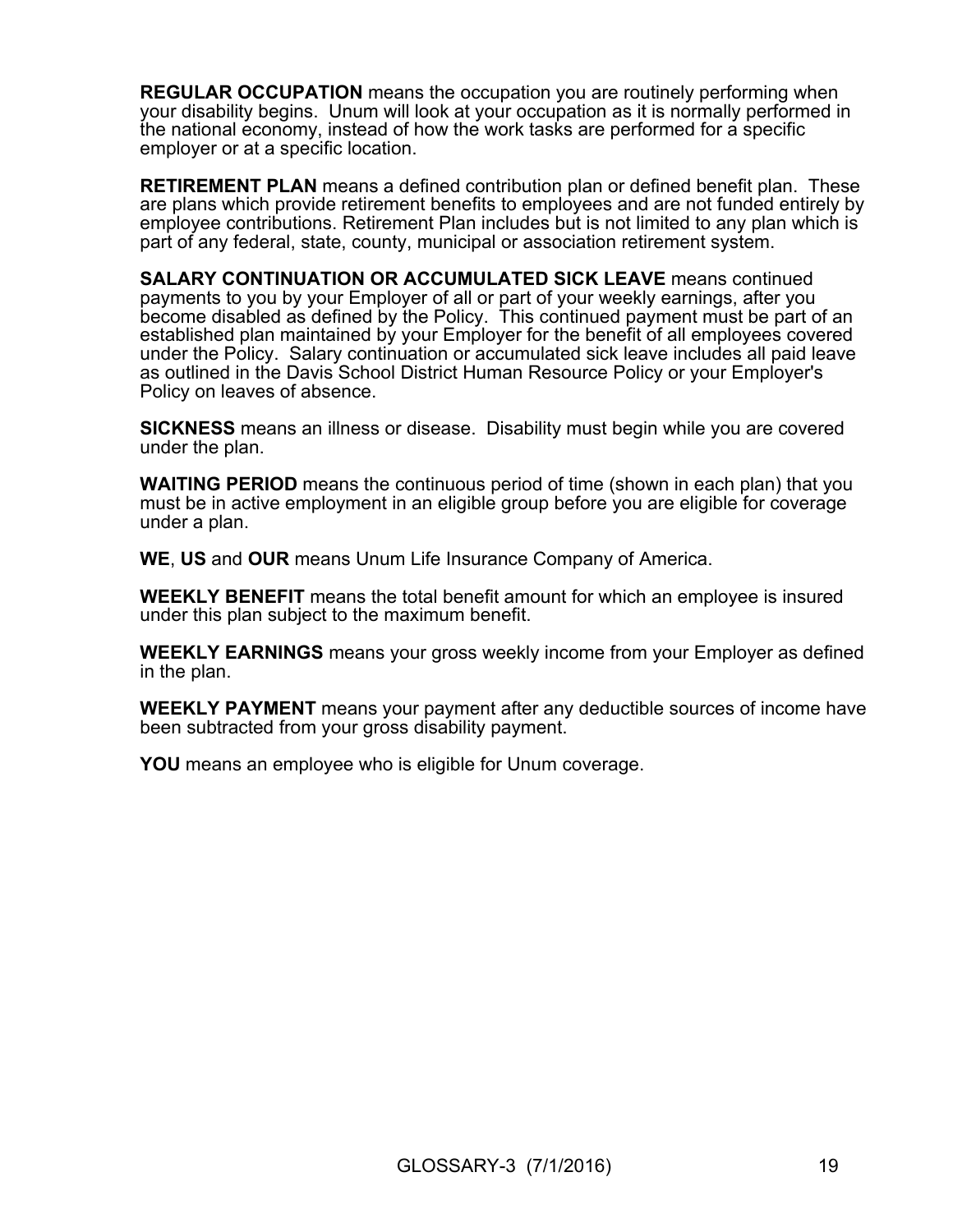#### **Additional Claim and Appeal Information Relative to policy issued by Unum Life Insurance Company of America ("Unum")**

# **APPLICABILITY OF ERISA**

If the policy provides benefits under a Plan which is subject to the Employee Retirement Income Security Act of 1974 (ERISA), the following provisions apply. Whether a Plan is governed by ERISA is determined by a court, however, your Employer may have information related to ERISA applicability. If ERISA applies, the following items constitute the Plan: the additional information contained in this document, the policy, including your certificate of coverage, and any additional summary plan description information provided by the Plan Administrator. Benefit determinations are controlled exclusively by the policy, your certificate of coverage, and the information in this document.

### **HOW TO FILE A CLAIM**

If you wish to file a claim for benefits, you should follow the claim procedures described in your insurance certificate. To complete your claim filing, Unum must receive the claim information it requests from you (or your authorized representative), your attending physician and your Employer. If you or your authorized representative has any questions about what to do, you or your authorized representative should contact Unum directly.

# **CLAIMS PROCEDURES**

Unum will give you notice of the decision no later than 45 days after the claim is filed. This time period may be extended twice by 30 days if Unum both determines that such an extension is necessary due to matters beyond the control of the Plan and notifies you of the circumstances requiring the extension of time and the date by which Unum expects to render a decision. If such an extension is necessary due to your failure to submit the information necessary to decide the claim, the notice of extension will specifically describe the required information, and you will be afforded at least 45 days within which to provide the specified information. If you deliver the requested information within the time specified, any 30 day extension period will begin after you have provided that information. If you fail to deliver the requested information within the time specified, Unum may decide your claim without that information.

If your claim for benefits is wholly or partially denied, the notice of adverse benefit determination under the Plan will:

- state the specific reason(s) for the determination;
- reference specific Plan provision(s) on which the determination is based;
- describe additional material or information necessary to complete the claim and why such information is necessary;
- describe Plan procedures and time limits for appealing the determination, and your right to obtain information about those procedures and the right to bring a lawsuit under Section 502(a) of ERISA following an adverse determination from Unum on appeal; and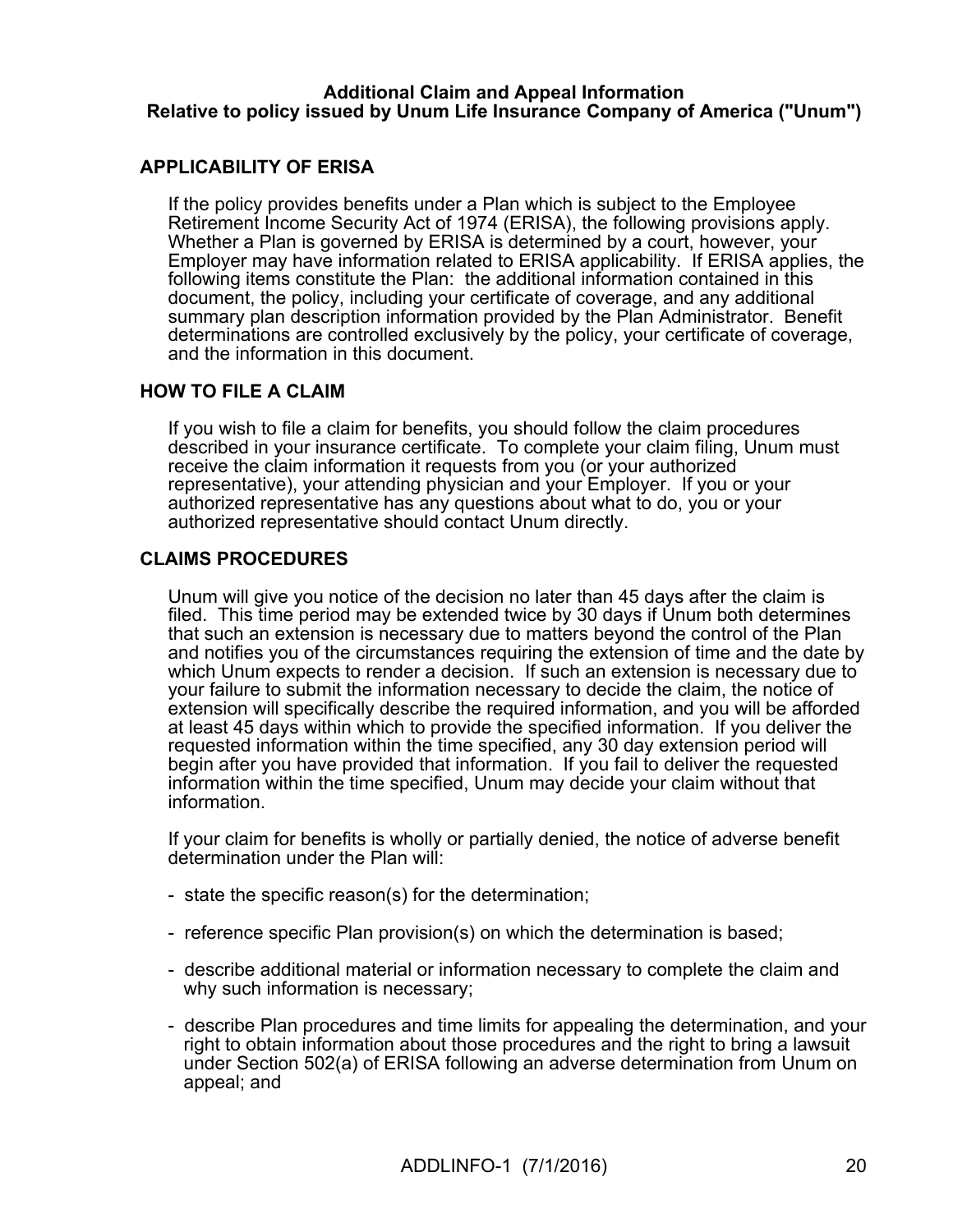- disclose any internal rule, guidelines, protocol or similar criterion relied on in making the adverse determination (or state that such information will be provided free of charge upon request).

Notice of the determination may be provided in written or electronic form. Electronic notices will be provided in a form that complies with any applicable legal requirements.

# **APPEAL PROCEDURES**

You have 180 days from the receipt of notice of an adverse benefit determination to file an appeal. Requests for appeals should be sent to the address specified in the claim denial. A decision on review will be made not later than 45 days following receipt of the written request for review. If Unum determines that special circumstances require an extension of time for a decision on review, the review period may be extended by an additional 45 days (90 days in total). Unum will notify you in writing if an additional 45 day extension is needed.

If an extension is necessary due to your failure to submit the information necessary to decide the appeal, the notice of extension will specifically describe the required information, and you will be afforded at least 45 days to provide the specified information. If you deliver the requested information within the time specified, the 45 day extension of the appeal period will begin after you have provided that information. If you fail to deliver the requested information within the time specified, Unum may decide your appeal without that information.

You will have the opportunity to submit written comments, documents, or other information in support of your appeal. You will have access to all relevant documents as defined by applicable U.S. Department of Labor regulations. The review of the adverse benefit determination will take into account all new information, whether or not presented or available at the initial determination. No deference will be afforded to the initial determination.

The review will be conducted by Unum and will be made by a person different from the person who made the initial determination and such person will not be the original decision maker's subordinate. In the case of a claim denied on the grounds of a medical judgment, Unum will consult with a health professional with appropriate training and experience. The health care professional who is consulted on appeal will not be the individual who was consulted during the initial determination or a subordinate. If the advice of a medical or vocational expert was obtained by the Plan in connection with the denial of your claim, Unum will provide you with the names of each such expert, regardless of whether the advice was relied upon.

A notice that your request on appeal is denied will contain the following information:

- the specific reason(s) for the determination;
- a reference to the specific Plan provision(s) on which the determination is based;
- a statement disclosing any internal rule, guidelines, protocol or similar criterion relied on in making the adverse determination (or a statement that such information will be provided free of charge upon request);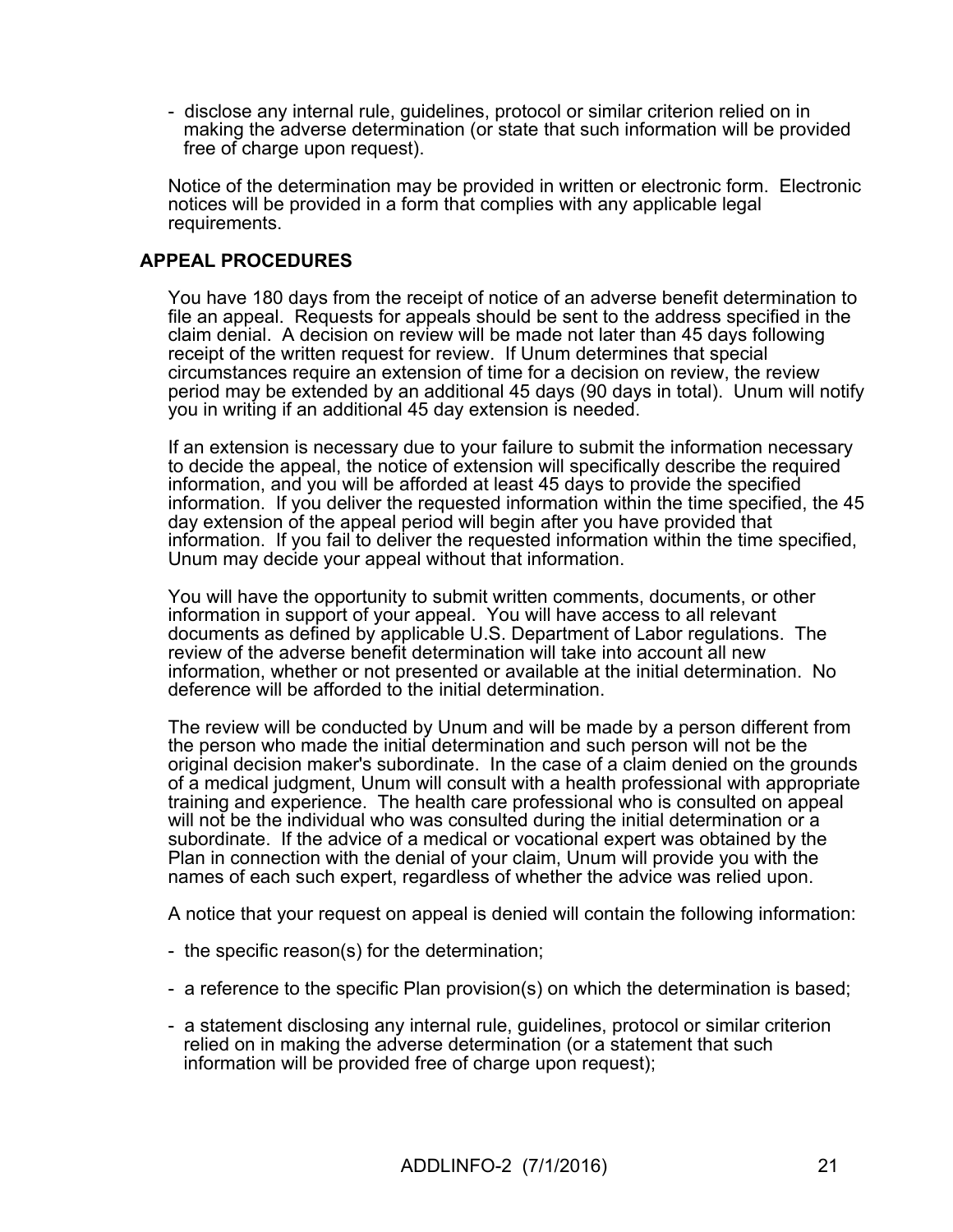- a statement describing your right to bring a lawsuit under Section 502(a) of ERISA if you disagree with the decision;
- the statement that you are entitled to receive upon request, and without charge, reasonable access to or copies of all documents, records or other information relevant to the determination; and
- the statement that "You or your Plan may have other voluntary alternative dispute resolution options, such as mediation. One way to find out what may be available is to contact your local U.S. Department of Labor Office and your State insurance regulatory agency".

Notice of the determination may be provided in written or electronic form. Electronic notices will be provided in a form that complies with any applicable legal requirements.

Unless there are special circumstances, this administrative appeal process must be completed before you begin any legal action regarding your claim.

# **OTHER RIGHTS**

Unum, for itself and as claims fiduciary for the Plan, is entitled to legal and equitable relief to enforce its right to recover any benefit overpayments caused by your receipt of disability earnings or deductible sources of income from a third party. This right of recovery is enforceable even if the amount you receive from the third party is less than the actual loss suffered by you but will not exceed the benefits paid you under the policy. Unum and the Plan have an equitable lien over such sources of income until any benefit overpayments have been recovered in full.

### **DISCRETIONARY ACTS**

The Plan, acting through the Plan Administrator, delegates to Unum and its affiliate Unum Group discretionary authority to make benefit determinations under the Plan. Unum and Unum Group may act directly or through their employees and agents or further delegate their authority through contracts, letters or other documentation or procedures to other affiliates, persons or entities. Benefit determinations include determining eligibility for benefits and the amount of any benefits, resolving factual disputes, and interpreting and enforcing the provisions of the Plan. All benefit determinations must be reasonable and based on the terms of the Plan and the facts and circumstances of each claim.

Once you are deemed to have exhausted your appeal rights under the Plan, you have the right to seek court review under Section 502(a) of ERISA of any benefit determinations with which you disagree. The court will determine the standard of review it will apply in evaluating those decisions.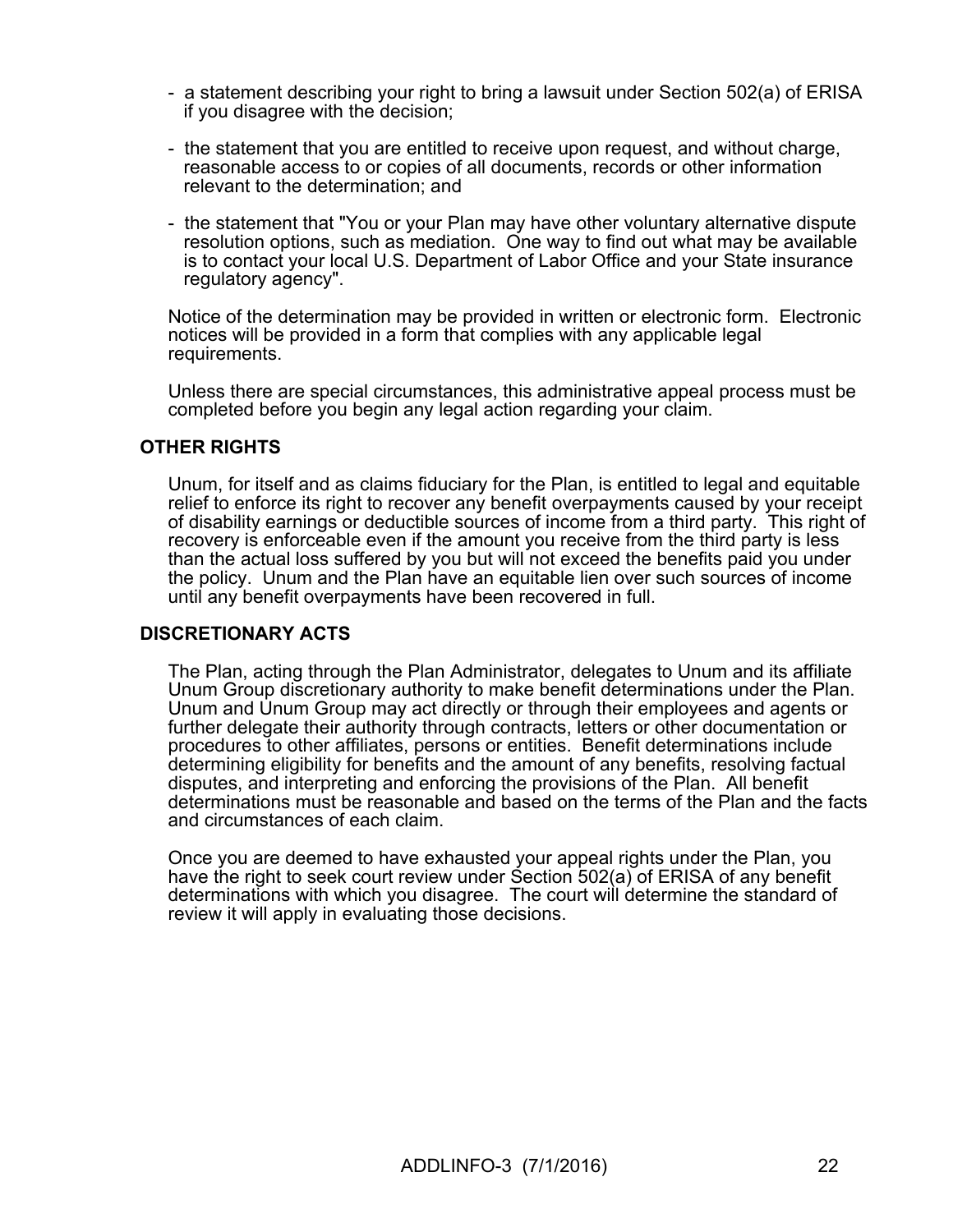#### **Notice of Protection Provided By Utah Life and Health Insurance Guaranty Association**

This notice provides a brief summary of the Utah Life and Health Insurance Guaranty Association ("the Association") and the protection it provides for the policyholders. This safety net was created under Utah law, which determines who and what is covered and the amounts of coverage.

The Association was established to provide protection in the unlikely event that your life, health or annuity insurance company becomes financially unable to meet its obligations and is taken over by its insurance regulatory agency. If this should happen, the Association will typically arrange to continue coverage and pay claims, in accordance with Utah law, with funding from assessments paid by other insurance companies.

The basic protections provided by the Association are:

- Life Insurance
	- \$500,000 in death benefits
	- \$200,000 in cash surrender or withdrawal values
- Health Insurance
	- \$500,000 in hospital, medical and surgical insurance benefits
	- \$500,000 in long term care insurance benefits
	- \$500,000 in disability income insurance benefits
	- \$500,000 in other types of health insurance benefits
- Annuities
	- \$250,000 in withdrawal and cash values

The maximum amount of protection for each individual, regardless of the number of policies or contracts, is \$500,000. Special rules may apply with regard to hospital, medical and surgical insurance benefits.

**Note: Certain policies and contracts may not be covered or fully covered.** For example, coverage does not extend to any portion of a policy or contract that the insurer does not guarantee, such as certain investment additions to the account value of a variable life insurance policy or a variable annuity contract. Coverage is conditioned on residency in this state and there are substantial limitations and exclusions. For a complete description of coverage, consult Utah Code, Title 31A, Chapter 28.

#### **Insurance companies and agents are prohibited by Utah law to use the existence of the Association or its coverage to encourage you to purchase insurance. When selecting an insurance company, you should not rely on Association coverage. If there is any inconsistency between Utah law and this notice, Utah law will control.**

To learn more about the above protections, as well as protections relating to group contracts or retirement plans, please visit the Association's wesite at [www.utlifega.org](http://www.utlifega.org/) or contact:

Utah Life and Health Insurance **Internal Communist Communist Cleanue Constants Utah Insurance Department** Guaranty Association<br>
60 East South Temple, Ste. 500 Salt Lake City, Utah 84114 Salt Lake City, UT 84111 (801) 538-3800 (801) 320-9955

Salt Lake City, Utah 84114-6901